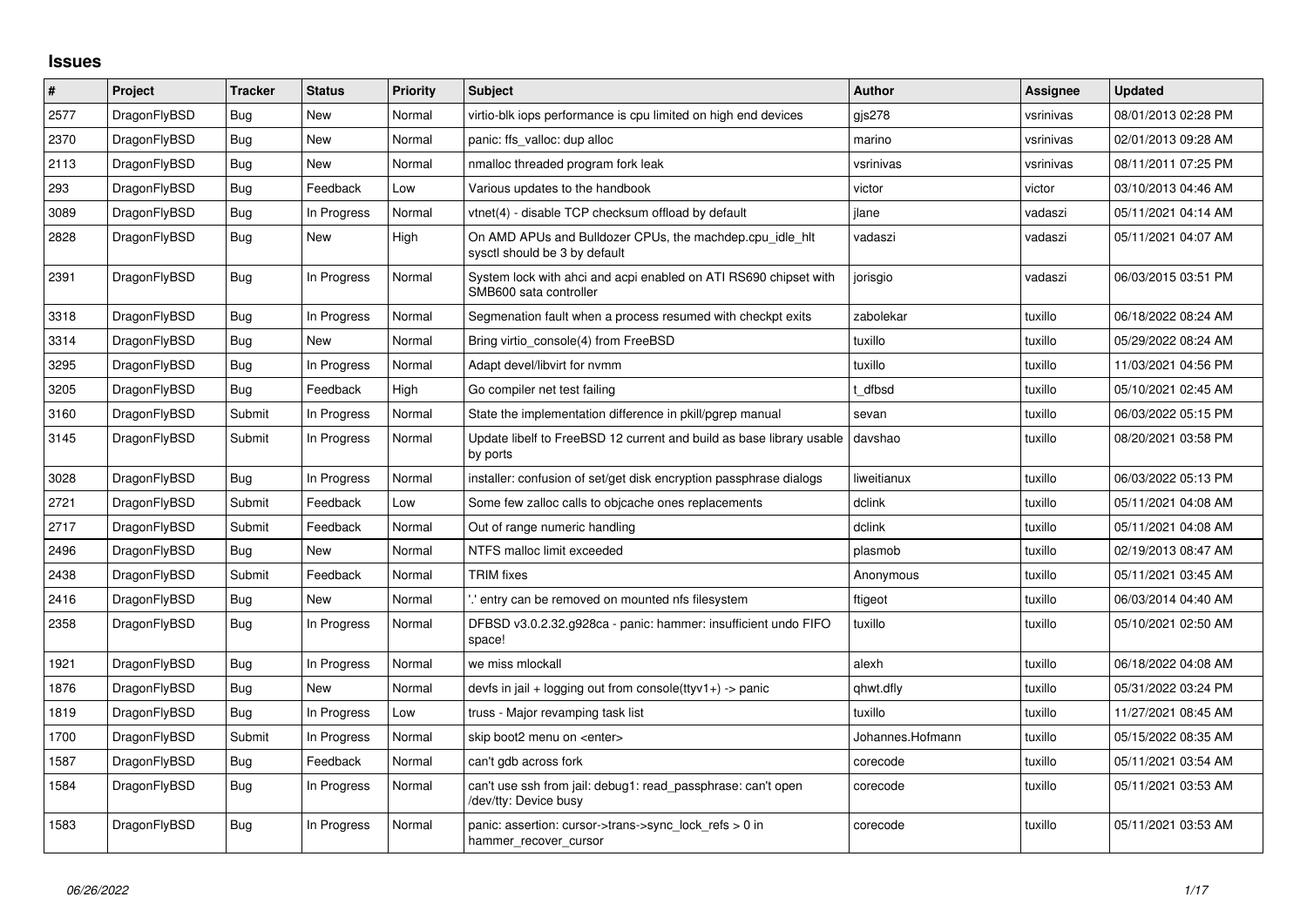| $\sharp$ | Project      | <b>Tracker</b> | <b>Status</b> | <b>Priority</b> | Subject                                                                                      | <b>Author</b>  | Assignee | <b>Updated</b>      |
|----------|--------------|----------------|---------------|-----------------|----------------------------------------------------------------------------------------------|----------------|----------|---------------------|
| 1579     | DragonFlyBSD | Bug            | Feedback      | Normal          | dfly 2.4.1 does not like HP DL360G4p and Smart Array 6400 with<br>MSA20                      | tomaz.borstnar | tuxillo  | 06/02/2014 02:44 PM |
| 1556     | DragonFlyBSD | Bug            | New           | Normal          | many processes stuck in "hmrrcm", system unusable                                            | corecode       | tuxillo  | 05/11/2021 03:52 AM |
| 1547     | DragonFlyBSD | <b>Bug</b>     | In Progress   | Normal          | disklabel64 automatic sizing                                                                 | corecode       | tuxillo  | 05/11/2021 03:52 AM |
| 1528     | DragonFlyBSD | Bug            | In Progress   | Normal          | ktrace does not show proper return values for pipe(2)                                        | corecode       | tuxillo  | 05/11/2021 03:52 AM |
| 1475     | DragonFlyBSD | <b>Bug</b>     | In Progress   | Normal          | kernel blocks with low memory and syscons setting a high res mode<br>/ scrollback            | corecode       | tuxillo  | 05/11/2021 03:52 AM |
| 1474     | DragonFlyBSD | Bug            | New           | Normal          | ithread 1 unexpectedly rescheduled                                                           | corecode       | tuxillo  | 05/11/2021 03:52 AM |
| 1469     | DragonFlyBSD | Bug            | In Progress   | Normal          | Hammer history security concern                                                              | corecode       | tuxillo  | 05/11/2021 03:52 AM |
| 1442     | DragonFlyBSD | <b>Bug</b>     | New           | Normal          | blocking SIGSEGV and triggering a segment violation produces an<br>all CPU consuming process | corecode       | tuxillo  | 05/11/2021 03:52 AM |
| 1440     | DragonFlyBSD | Bug            | New           | Normal          | ptrace/gdb doesn't work after process blocks SIGTRAP                                         | corecode       | tuxillo  | 05/11/2021 03:52 AM |
| 1428     | DragonFlyBSD | Bug            | Feedback      | Low             | POSIX.1e implementation is too old                                                           | hasso          | tuxillo  | 05/11/2021 04:00 AM |
| 1397     | DragonFlyBSD | Bug            | Feedback      | Normal          | jobs -I output inconsistency when called from script                                         | Anonymous      | tuxillo  | 05/15/2022 05:07 AM |
| 1390     | DragonFlyBSD | Bug            | In Progress   | Normal          | Use id_t type for {get,set}priority()                                                        | Anonymous      | tuxillo  | 07/05/2019 02:18 AM |
| 1293     | DragonFlyBSD | <b>Bug</b>     | New           | Normal          | 2.2.1-REL Installer Request                                                                  | mk             | tuxillo  | 05/11/2021 04:00 AM |
| 1287     | DragonFlyBSD | <b>Bug</b>     | Feedback      | Normal          | altg configuration doesn't work                                                              | corecode       | tuxillo  | 05/11/2021 03:51 AM |
| 1198     | DragonFlyBSD | Bug            | New           | High            | DDB loops panic in db_read_bytes                                                             | corecode       | tuxillo  | 05/11/2021 03:51 AM |
| 1030     | DragonFlyBSD | <b>Bug</b>     | In Progress   | Normal          | msdosfs umount panic                                                                         | corecode       | tuxillo  | 05/11/2021 03:51 AM |
| 998      | DragonFlyBSD | <b>Bug</b>     | In Progress   | Normal          | Unconfiguring a vn while it is mounted                                                       | rumcic         | tuxillo  | 05/11/2021 04:00 AM |
| 911      | DragonFlyBSD | Bug            | Feedback      | Normal          | kldload/kernel linker can exceed malloc reserve and panic system                             | corecode       | tuxillo  | 05/11/2021 03:51 AM |
| 901      | DragonFlyBSD | <b>Bug</b>     | Feedback      | Normal          | route show needs to get data from all cpus                                                   | corecode       | tuxillo  | 05/11/2021 03:50 AM |
| 847      | DragonFlyBSD | Bug            | Feedback      | Normal          | processes getting stuck on mount point                                                       | corecode       | tuxillo  | 05/11/2021 03:50 AM |
| 781      | DragonFlyBSD | <b>Bug</b>     | In Progress   | Normal          | fdisk uses wrong geometry on usb flash drives                                                | corecode       | tuxillo  | 05/11/2021 03:50 AM |
| 742      | DragonFlyBSD | <b>Bug</b>     | In Progress   | Normal          | umount problems with multiple mounts                                                         | corecode       | tuxillo  | 06/25/2022 04:02 AM |
| 731      | DragonFlyBSD | <b>Bug</b>     | New           | Normal          | system freeze on "slice too large"                                                           | corecode       | tuxillo  | 06/25/2022 04:01 AM |
| 2585     | DragonFlyBSD | <b>Bug</b>     | New           | Normal          | Dfly 3.4.3 on ESXi 5.1, HP Smart Array P410 passthrough<br>recognised, but not functioning   | yggdrasil      | swildner | 05/09/2022 08:14 AM |
| 2265     | DragonFlyBSD | Bug            | New           | Normal          | mbsrtowcs does not properly handle invalid mbstate t in ps                                   | c.turner1      | swildner | 01/10/2012 07:56 PM |
| 2252     | DragonFlyBSD | <b>Bug</b>     | New           | Low             | snd_hda not useable if loaded via /boot/loader.conf                                          | xbit           | swildner | 12/14/2011 12:23 AM |
| 1714     | DragonFlyBSD | <b>Bug</b>     | <b>New</b>    | Low             | hwpmc                                                                                        | alexh          | swildner | 08/18/2012 02:03 PM |
| 341      | DragonFlyBSD | <b>Bug</b>     | New           | Normal          | Vinum erroneously repors devices as busy                                                     | corecode       | swildner | 01/21/2012 04:50 AM |
| 1769     | DragonFlyBSD | <b>Bug</b>     | New           | Normal          | panic: assertion: _tp->tt_msg->tt_cpuid == mycpuid in<br>tcp_callout_active                  | pavalos        | sjg      | 05/15/2022 11:07 AM |
| 1532     | DragonFlyBSD | Bug            | New           | Low             | jemalloc doesn't work on DragonFly                                                           | hasso          | sjg      | 08/02/2011 01:14 AM |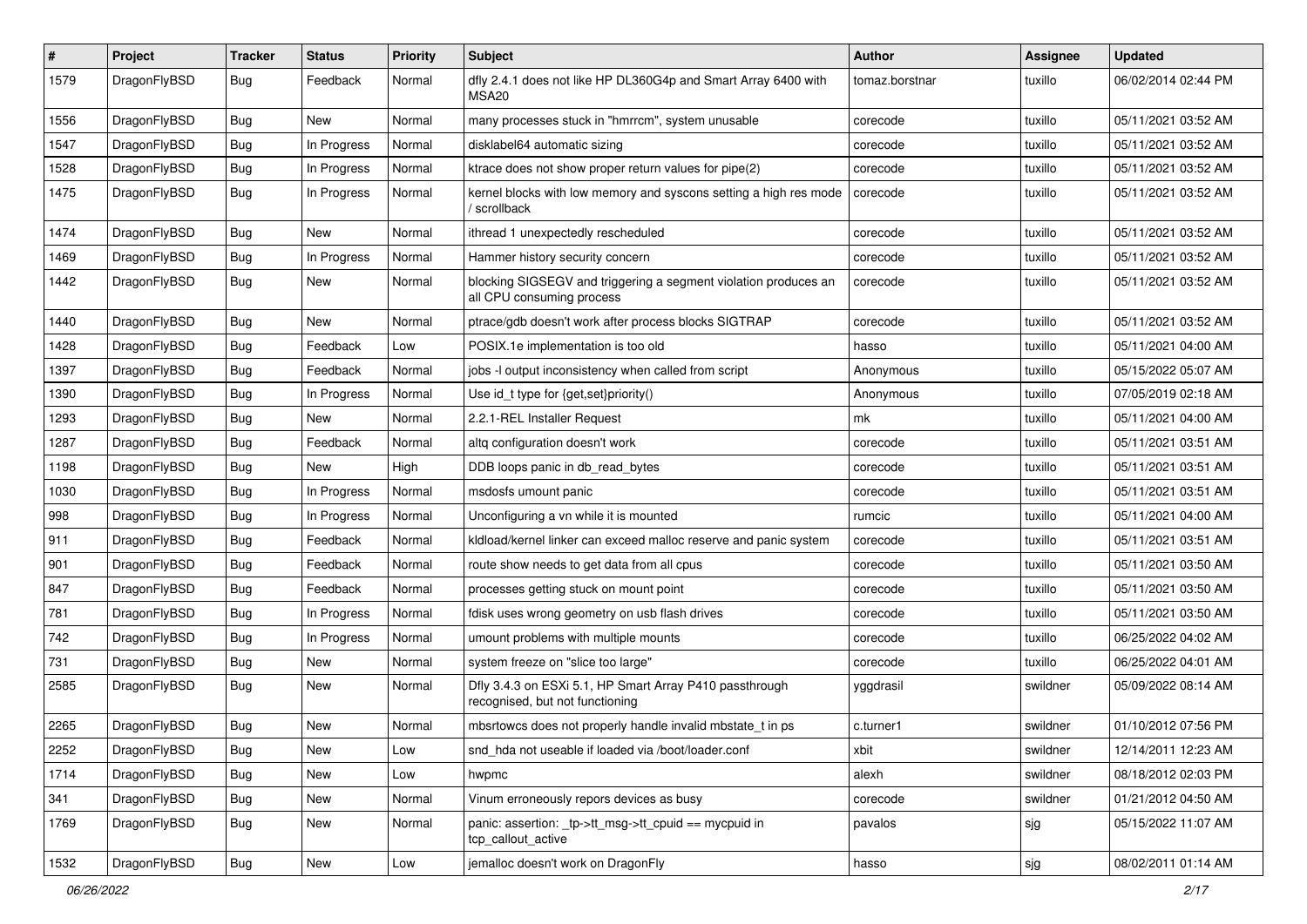| #    | Project      | <b>Tracker</b> | <b>Status</b> | <b>Priority</b> | Subject                                                                                                                                                  | <b>Author</b> | Assignee  | <b>Updated</b>      |
|------|--------------|----------------|---------------|-----------------|----------------------------------------------------------------------------------------------------------------------------------------------------------|---------------|-----------|---------------------|
| 1302 | DragonFlyBSD | <b>Bug</b>     | In Progress   | Normal          | Checkpoint regression?                                                                                                                                   | sjg           | sjg       | 07/10/2013 05:22 PM |
| 2825 | DragonFlyBSD | Bug            | <b>New</b>    | High            | 3x dhclient = hanging system (objcache exhausted)                                                                                                        | jaccovonb     | sepherosa | 05/11/2021 03:55 AM |
| 168  | DragonFlyBSD | <b>Bug</b>     | In Progress   | Normal          | Livelocked limit engaged while trying to setup IPW wireless                                                                                              | mschacht      | sepherosa | 05/11/2021 04:05 AM |
| 2822 | DragonFlyBSD | <b>Bug</b>     | New           | Normal          | USB 3.0 stick throws "reading primary partition table: error<br>accessing offset 000[] for 152" error, while the stick works on any<br>other OS I tested | revuwa        | profmakx  | 06/29/2015 05:56 AM |
| 2746 | DragonFlyBSD | Bug            | New           | Normal          | some fraction of xterms started from the xmonad window manager<br>get killed with SIGALRM                                                                | isenmann      | profmakx  | 12/28/2014 02:51 AM |
| 600  | DragonFlyBSD | Bug            | <b>New</b>    | Low             | /sys/libkern/karc4random                                                                                                                                 | robin carey5  | profmakx  | 01/19/2015 03:07 AM |
| 2549 | DragonFlyBSD | Bug            | In Progress   | Normal          | netgraph7: Kernel page fault.                                                                                                                            | russiane39    | nant      | 05/10/2013 11:20 PM |
| 679  | DragonFlyBSD | <b>Bug</b>     | New           | Low             | Netgraph backward compatibility for old *LEN constants                                                                                                   | nant          | nant      | 02/18/2014 05:45 AM |
| 1969 | DragonFlyBSD | <b>Bug</b>     | New           | Normal          | pf-related network problem                                                                                                                               | pavalos       | lentferj  | 02/01/2011 06:57 PM |
| 385  | DragonFlyBSD | Bug            | Feedback      | Low             | Mail archive address removal                                                                                                                             | justin        | justin    | 03/09/2013 11:24 AM |
| 1964 | DragonFlyBSD | <b>Bug</b>     | New           | Normal          | iwn (panic assertion : wlan_assert_serialized)                                                                                                           | sjmm.ptr      | josepht   | 02/01/2011 12:57 PM |
| 1946 | DragonFlyBSD | <b>Bug</b>     | New           | Normal          | ieee80211 panic                                                                                                                                          | pavalos       | josepht   | 01/27/2011 06:00 PM |
| 3031 | DragonFlyBSD | Submit         | In Progress   | Normal          | Update drm/radeon to Linux 4.7.10 as much as possible                                                                                                    | davshao       | ftigeot   | 08/19/2021 12:33 PM |
| 2870 | DragonFlyBSD | <b>Bug</b>     | <b>New</b>    | High            | Broken text and icons when glamor acceleration is used                                                                                                   | 375gnu        | ftigeot   | 01/31/2016 12:13 AM |
| 1593 | DragonFlyBSD | Bug            | Feedback      | Normal          | panic: assertion: $ccb = ap > ap$ err $ccb$ in ahci put err $ccb$                                                                                        | ftigeot       | ftigeot   | 05/15/2022 05:09 AM |
| 3154 | DragonFlyBSD | Submit         | <b>New</b>    | Normal          | Update serial handling in bootloader                                                                                                                     | ddegroot      | dillon    | 11/06/2018 11:21 PM |
| 2819 | DragonFlyBSD | Bug            | In Progress   | Normal          | Random micro system freezes after a week of uptime                                                                                                       | ftigeot       | dillon    | 08/16/2015 08:46 PM |
| 2092 | DragonFlyBSD | <b>Bug</b>     | New           | Normal          | Panic: Bad link elm 0x next->prev != elm                                                                                                                 | masterblaster | dillon    | 12/04/2011 12:49 PM |
| 2037 | DragonFlyBSD | <b>Bug</b>     | Feedback      | Normal          | Panic Bad link elm while building packages                                                                                                               | ftigeot       | dillon    | 04/21/2011 07:20 AM |
| 1831 | DragonFlyBSD | Bug            | Feedback      | High            | HAMMER "malloc limit exceeded" panic                                                                                                                     | eocallaghan   | dillon    | 06/04/2022 04:38 AM |
| 1411 | DragonFlyBSD | <b>Bug</b>     | Feedback      | Normal          | Burning doesn't work with ahci(4)                                                                                                                        | hasso         | dillon    | 05/11/2021 04:00 AM |
| 1127 | DragonFlyBSD | <b>Bug</b>     | Feedback      | Low             | cdrom drive not detected                                                                                                                                 | tgr           | corecode  | 01/15/2015 08:55 AM |
| 2353 | DragonFlyBSD | <b>Bug</b>     | In Progress   | Normal          | panic: assertion "gd->gd_spinlocks_wr == 0" failed in<br>bsd4 schedulerclock                                                                             | jaydg         | alexh     | 11/28/2012 01:57 AM |
| 2100 | DragonFlyBSD | <b>Bug</b>     | Feedback      | Normal          | devfs related panic                                                                                                                                      | sepherosa     | alexh     | 07/10/2011 02:29 PM |
| 1538 | DragonFlyBSD | <b>Bug</b>     | New           | Low             | mountroot should probe file systems                                                                                                                      | corecode      | alexh     | 11/24/2010 06:35 PM |
| 1430 | DragonFlyBSD | <b>Bug</b>     | New           | Normal          | Buggy w(1)?                                                                                                                                              | hasso         | alexh     | 11/24/2010 08:09 AM |
| 3317 | DragonFlyBSD | <b>Bug</b>     | In Progress   | Normal          | Network vtnet0 not working on Hetzner cloud                                                                                                              | mneumann      |           | 06/18/2022 03:55 AM |
| 3316 | DragonFlyBSD | <b>Bug</b>     | New           | Normal          | hammer2_dirent_create() allows creating >1 dirents with the same<br>name                                                                                 | tkusumi       |           | 06/05/2022 12:35 PM |
| 3313 | DragonFlyBSD | <b>Bug</b>     | New           | Normal          | Can't boot from my live USB at all. The kernel loading process<br>hangs.                                                                                 | rempas        |           | 06/03/2022 12:16 AM |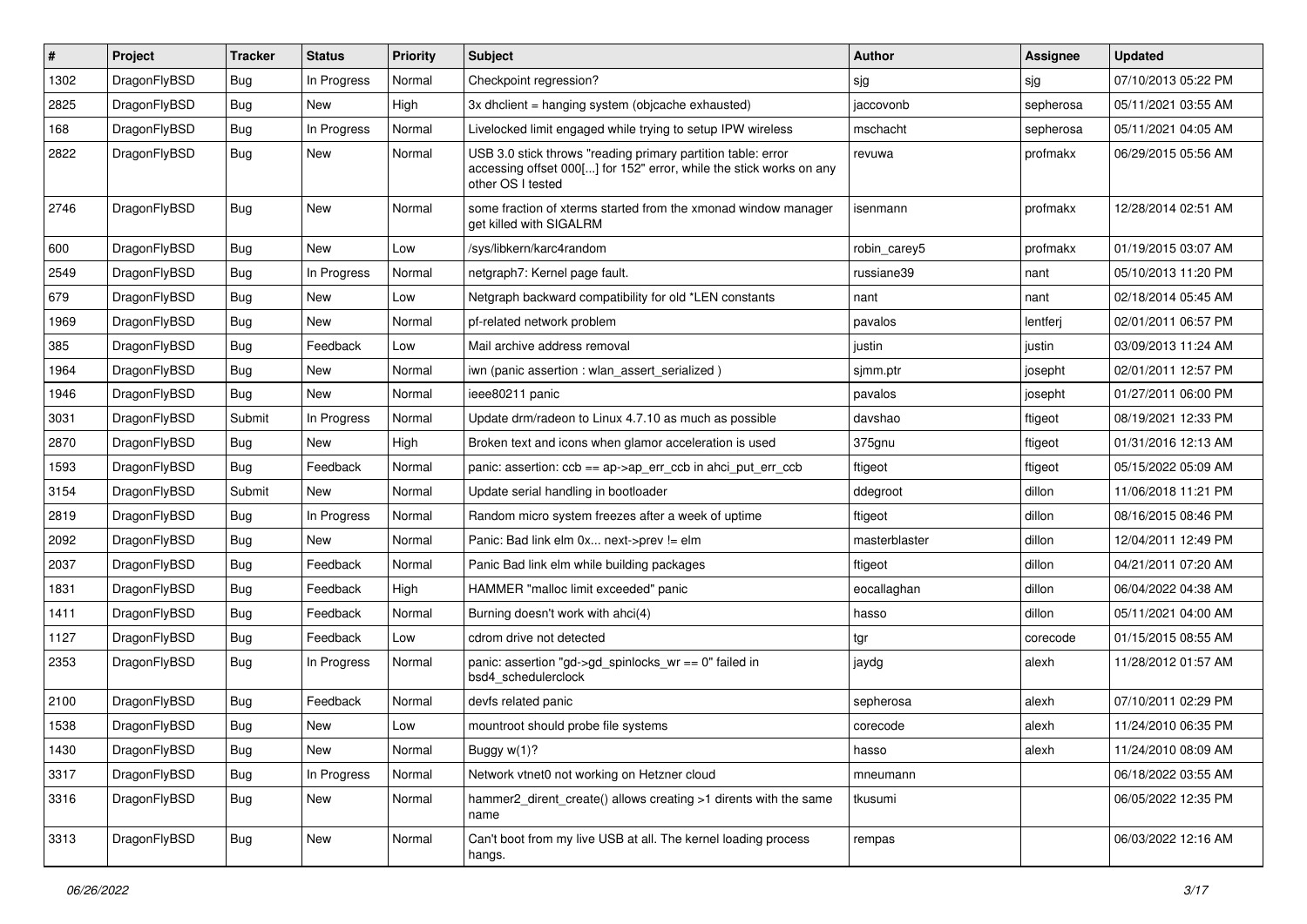| $\sharp$ | Project      | <b>Tracker</b> | <b>Status</b> | <b>Priority</b> | Subject                                                                                                   | <b>Author</b>   | Assignee | <b>Updated</b>      |
|----------|--------------|----------------|---------------|-----------------|-----------------------------------------------------------------------------------------------------------|-----------------|----------|---------------------|
| 3312     | DragonFlyBSD | Submit         | <b>New</b>    | Normal          | hammer2: redundant chain modify after chain creation                                                      | tkusumi         |          | 05/15/2022 01:35 PM |
| 3311     | DragonFlyBSD | <b>Bug</b>     | New           | Low             | TrueCrypt support may cause kernel crash                                                                  | arcade@b1t.name |          | 04/29/2022 06:19 AM |
| 3310     | DragonFlyBSD | <b>Bug</b>     | In Progress   | Normal          | NVMM+QEMU fail to boot with UEFI: Mem Assist Failed<br>[gpa=0xfffffff0]                                   | liweitianux     |          | 01/11/2022 03:22 PM |
| 3302     | DragonFlyBSD | Bug            | <b>New</b>    | Normal          | Will not boot on System76 Lemur Pro (lemp10)                                                              | piecuch         |          | 11/03/2021 10:21 AM |
| 3301     | DragonFlyBSD | <b>Bug</b>     | <b>New</b>    | Normal          | Gkrellm from the packages is not showing logged in users in main<br>window, logged in users always $== 0$ | adrian          |          | 01/08/2022 04:24 AM |
| 3300     | DragonFlyBSD | <b>Bug</b>     | New           | Normal          | Running Xvnc from TigerVNC package through the INETD daemon<br>in TCP WAIT mode fails hard                | adrian          |          | 01/08/2022 04:25 AM |
| 3299     | DragonFlyBSD | Bug            | In Progress   | Normal          | DragonFlyBSD reports utterly wrong uptime (most of the time, right<br>after booting in)                   | adrian          |          | 11/11/2021 01:43 PM |
| 3298     | DragonFlyBSD | <b>Bug</b>     | <b>New</b>    | Normal          | Running "w" and having logged in via XDM through VNC, "w" prints<br>an extra error message                | piecuch         |          | 10/25/2021 09:16 AM |
| 3284     | DragonFlyBSD | Bug            | <b>New</b>    | Normal          | Wrong towlower() result for U+038A                                                                        | bhaible         |          | 07/10/2021 03:34 AM |
| 3283     | DragonFlyBSD | <b>Bug</b>     | New           | Normal          | mknodat() cannot create FIFOs                                                                             | bhaible         |          | 07/10/2021 03:34 AM |
| 3282     | DragonFlyBSD | <b>Bug</b>     | <b>New</b>    | Normal          | unexpected errno value from fopen()                                                                       | bhaible         |          | 07/10/2021 03:34 AM |
| 3281     | DragonFlyBSD | <b>Bug</b>     | New           | Normal          | Crash after leaving unattended for a while                                                                | bhaible         |          | 07/10/2021 03:32 AM |
| 3280     | DragonFlyBSD | <b>Bug</b>     | <b>New</b>    | Normal          | KMS console and i915(4) not working in 6.0                                                                | cmusser         |          | 07/10/2021 03:35 AM |
| 3278     | DragonFlyBSD | Bug            | New           | Normal          | Second screen image is distorted                                                                          | arcade@b1t.name |          | 07/10/2021 03:36 AM |
| 3276     | DragonFlyBSD | Submit         | New           | Normal          | Add option controlling whether gpt expand expands the last partition<br>(needs testing)                   | falsifian       |          | 07/10/2021 03:35 AM |
| 3269     | DragonFlyBSD | <b>Bug</b>     | In Progress   | Normal          | Is double-buffer'd buf still required by HAMMER2 ?                                                        | tkusumi         |          | 05/12/2021 04:09 PM |
| 3266     | DragonFlyBSD | Bug            | New           | High            | Filesystems broken due to "KKASSERT(count &<br>TOK_COUNTMASK);"                                           | tkusumi         |          | 03/15/2021 01:21 PM |
| 3252     | DragonFlyBSD | <b>Bug</b>     | <b>New</b>    | Normal          | tcsetattr/tcgetattr set errno incorrectly on non-TTY                                                      | tonyc           |          | 10/26/2020 09:34 PM |
| 3249     | DragonFlyBSD | <b>Bug</b>     | <b>New</b>    | Normal          | HAMMER2 fsync(2) not working properly                                                                     | tkusumi         |          | 09/21/2020 07:07 AM |
| 3247     | DragonFlyBSD | <b>Bug</b>     | New           | Normal          | Kernel panic doing nothing much                                                                           | phma            |          | 09/12/2020 11:40 PM |
| 3246     | DragonFlyBSD | <b>Bug</b>     | <b>New</b>    | Normal          | HAMMER2 unable to handle ENOSPC properly                                                                  | tkusumi         |          | 09/04/2020 11:11 AM |
| 3245     | DragonFlyBSD | <b>Bug</b>     | <b>New</b>    | Normal          | panic: free: guard1x fail, i915 load from loader.conf                                                     | polachok        |          | 08/21/2020 10:36 AM |
| 3243     | DragonFlyBSD | <b>Bug</b>     | New           | Normal          | SMART status not reported properly for SSD disks                                                          | daftaupe        |          | 09/09/2020 11:03 PM |
| 3240     | DragonFlyBSD | Bug            | New           | High            | compile error because of openssl with /usr/dports/security/rhash for UlasSAYGIN<br>mysql 8 install        |                 |          | 06/04/2020 08:05 AM |
| 3239     | DragonFlyBSD | <b>Bug</b>     | New           | Normal          | unable to SIGKILL glitched emacs                                                                          | piecuch         |          | 05/26/2020 03:30 AM |
| 3238     | DragonFlyBSD | <b>Bug</b>     | New           | Normal          | race conditions when printing from vkernel console                                                        | piecuch         |          | 05/19/2020 02:50 PM |
| 3235     | DragonFlyBSD | <b>Bug</b>     | New           | Normal          | Kernel panic in devfs vnops.c                                                                             | mneumann        |          | 04/28/2020 07:00 AM |
| 3231     | DragonFlyBSD | Bug            | New           | Normal          | wifi drops on 5.8                                                                                         | tse             |          | 04/06/2020 05:08 AM |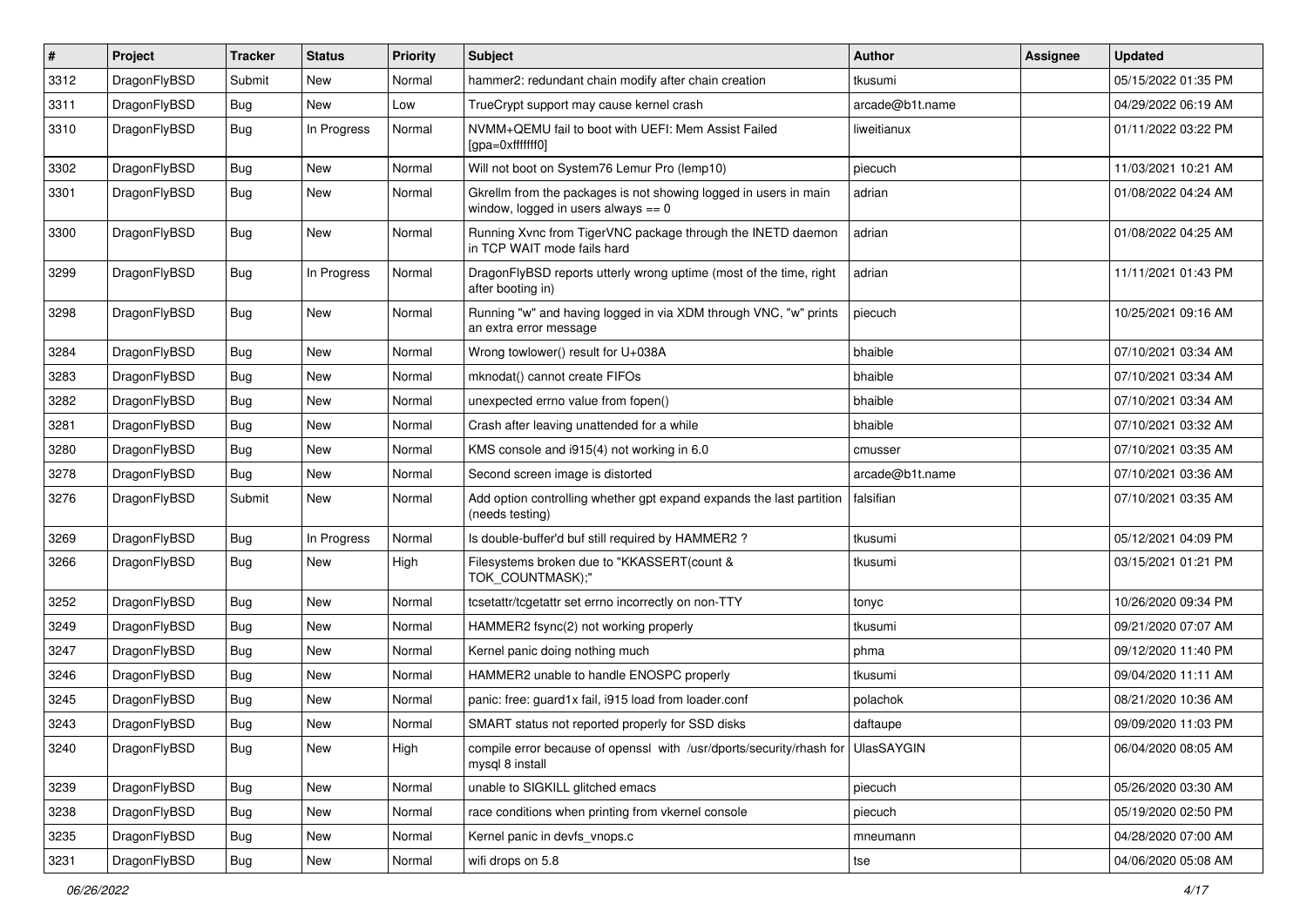| $\sharp$ | Project      | <b>Tracker</b> | <b>Status</b> | Priority | Subject                                                                                                                                                     | <b>Author</b>     | Assignee | <b>Updated</b>      |
|----------|--------------|----------------|---------------|----------|-------------------------------------------------------------------------------------------------------------------------------------------------------------|-------------------|----------|---------------------|
| 3228     | DragonFlyBSD | Bug            | New           | Low      | pfi kif unref: state refcount $\leq$ 0 in dmesg                                                                                                             | justin            |          | 03/05/2021 06:39 AM |
| 3227     | DragonFlyBSD | Submit         | <b>New</b>    | Normal   | Add HAMMER2 instructions in the installation medium README                                                                                                  | daftaupe          |          | 03/26/2020 03:34 PM |
| 3226     | DragonFlyBSD | Bug            | New           | Normal   | Xorg freezes in vm: thread stuck in "objtrm1"                                                                                                               | peeter            |          | 04/08/2020 02:10 AM |
| 3225     | DragonFlyBSD | <b>Bug</b>     | <b>New</b>    | Normal   | nfsd freeze when using gemu                                                                                                                                 | tse               |          | 03/17/2020 11:52 AM |
| 3224     | DragonFlyBSD | <b>Bug</b>     | <b>New</b>    | Normal   | Kernel panic when trying to ping6                                                                                                                           | zhtw              |          | 03/08/2020 08:55 AM |
| 3222     | DragonFlyBSD | <b>Bug</b>     | <b>New</b>    | Normal   | gcc - undefined reference to '_atomic_load' (missing libatomic?)                                                                                            | mneumann          |          | 02/08/2020 02:45 AM |
| 3219     | DragonFlyBSD | <b>Bug</b>     | New           | Normal   | x11/xorg port can not be build                                                                                                                              | <b>UlasSAYGIN</b> |          | 03/31/2020 08:57 AM |
| 3218     | DragonFlyBSD | <b>Bug</b>     | <b>New</b>    | Normal   | Kernel panics are not sent to comconsole when booted over EFI                                                                                               | mqudsi            |          | 12/02/2019 08:52 PM |
| 3217     | DragonFlyBSD | <b>Bug</b>     | New           | Normal   | rescue tools: make install fails if rescue folder doesn't exist                                                                                             | t dfbsd           |          | 11/27/2019 08:16 PM |
| 3215     | DragonFlyBSD | <b>Bug</b>     | <b>New</b>    | Normal   | Hang in tcdrain(3) after write(3)                                                                                                                           | noloader          |          | 11/25/2019 03:08 PM |
| 3209     | DragonFlyBSD | <b>Bug</b>     | <b>New</b>    | Normal   | svc has some minor bugs                                                                                                                                     | arcade@b1t.name   |          | 10/24/2019 09:08 AM |
| 3208     | DragonFlyBSD | <b>Bug</b>     | New           | Normal   | Crash related to nfsd                                                                                                                                       | tse               |          | 06/11/2020 05:52 AM |
| 3206     | DragonFlyBSD | Submit         | New           | Normal   | update psm/kbd to FreeBSD 12.0 code                                                                                                                         | htse              |          | 10/05/2019 03:49 PM |
| 3201     | DragonFlyBSD | Submit         | <b>New</b>    | Normal   | Fixes make search display                                                                                                                                   | htse              |          | 08/20/2021 04:02 PM |
| 3199     | DragonFlyBSD | <b>Bug</b>     | New           | Normal   | PFS label not found panic                                                                                                                                   | tse               |          | 08/21/2019 03:51 AM |
| 3197     | DragonFlyBSD | <b>Bug</b>     | <b>New</b>    | Normal   | DragonFly upgrades                                                                                                                                          | tse               |          | 04/18/2020 04:18 PM |
| 3196     | DragonFlyBSD | <b>Bug</b>     | New           | Normal   | test issue after redmine upgrade (2)                                                                                                                        | tuxillo           |          | 07/05/2019 04:33 AM |
| 3194     | DragonFlyBSD | <b>Bug</b>     | New           | High     | Hammer kernel crash on mirror-stream of PFS after upgrade<br>(assertion "cursor->flags &<br>HAMMER_CURSOR_ITERATE_CHECK" failed in<br>hammer_btree_iterate) | Anonymous         |          | 06/29/2019 01:32 PM |
| 3189     | DragonFlyBSD | <b>Bug</b>     | New           | Normal   | Allow DragonFly Mail Agent to accept an alternate config via<br>command line switch                                                                         | iang              |          | 08/16/2021 12:42 AM |
| 3184     | DragonFlyBSD | <b>Bug</b>     | <b>New</b>    | Normal   | tsleep(9) return value when PCATCH specified                                                                                                                | tkusumi           |          | 04/03/2019 06:49 AM |
| 3170     | DragonFlyBSD | <b>Bug</b>     | <b>New</b>    | Normal   | repeatable nfsd crash                                                                                                                                       | tse               |          | 06/11/2020 05:52 AM |
| 3165     | DragonFlyBSD | Bug            | New           | Normal   | Looping at boot time                                                                                                                                        | gop               |          | 12/28/2018 01:04 PM |
| 3157     | DragonFlyBSD | <b>Bug</b>     | New           | Normal   | TP-Link UE300 not working in 5.2-RELEASE                                                                                                                    | tuxillo           |          | 11/15/2018 02:08 PM |
| 3152     | DragonFlyBSD | Bug            | Feedback      | Normal   | Console's size in ttyv0 and single user mode is sticking to 80x25,<br>while ttyv1 can make use of the whole screen                                          | overtime          |          | 02/24/2019 01:08 AM |
| 3147     | DragonFlyBSD | Submit         | New           | Normal   | Enable headless installation                                                                                                                                | ddegroot          |          | 10/09/2018 01:25 PM |
| 3143     | DragonFlyBSD | Bug            | New           | Normal   | assertion "0" failed in hammer2_inode_xop_chain_sync                                                                                                        | cbin              |          | 07/18/2018 12:50 PM |
| 3142     | DragonFlyBSD | Submit         | New           | Normal   | lib/libdmsg: Unbreak using new API EVP_CIPHER_CTX_new()                                                                                                     | tkusumi           |          | 07/08/2018 04:18 AM |
| 3141     | DragonFlyBSD | <b>Bug</b>     | <b>New</b>    | Normal   | dhclient blocks boot process                                                                                                                                | rowo              |          | 12/16/2018 11:01 AM |
| 3139     | DragonFlyBSD | <b>Bug</b>     | New           | Normal   | USB Mouse Does Not Work in DragonflyBSD guest on VirtualBox                                                                                                 | chiguy1256        |          | 06/24/2018 10:14 PM |
| 3135     | DragonFlyBSD | Submit         | New           | Normal   | Add EVFILT RECV and EVFILT SEND                                                                                                                             | tautolog          |          | 05/25/2018 09:59 PM |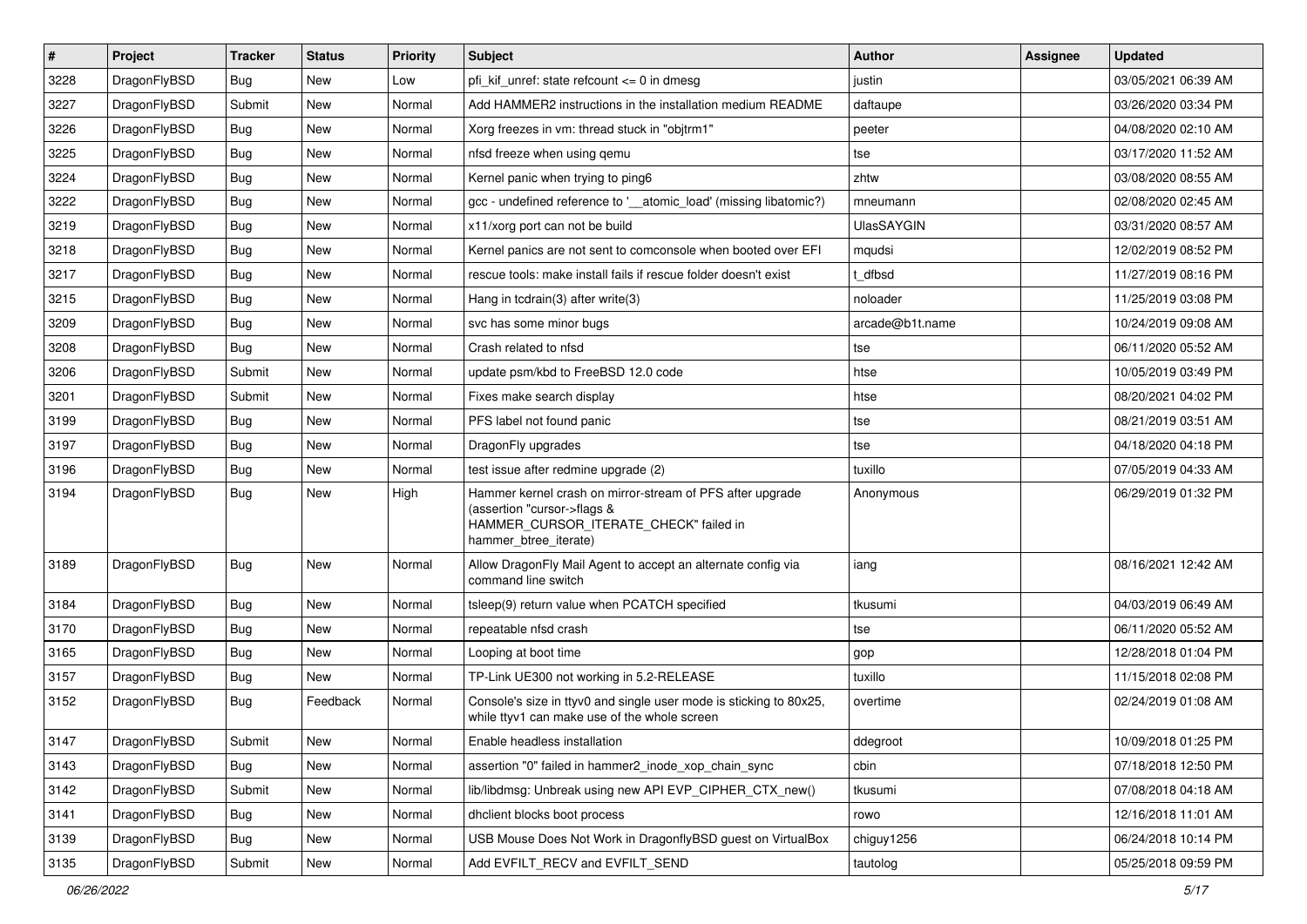| $\sharp$ | Project      | <b>Tracker</b> | <b>Status</b> | <b>Priority</b> | Subject                                                                                                 | Author                 | Assignee | <b>Updated</b>      |
|----------|--------------|----------------|---------------|-----------------|---------------------------------------------------------------------------------------------------------|------------------------|----------|---------------------|
| 3134     | DragonFlyBSD | <b>Bug</b>     | New           | Normal          | RFC 3021 (/31 networks) appear to be unsupported                                                        | jailbird               |          | 05/16/2018 11:03 PM |
| 3132     | DragonFlyBSD | Bug            | New           | Low             | unifdef mined                                                                                           | bcallah                |          | 04/26/2018 08:34 PM |
| 3129     | DragonFlyBSD | Bug            | New           | High            | Kernel panic with 5.2.0 on A2SDi-4C-HLN4F                                                               | stateless              |          | 04/24/2018 12:50 AM |
| 3124     | DragonFlyBSD | Bug            | New           | High            | DragonFlyBSD 5.0.2 with Hammer2 with UEFI install doesn't boot                                          | wiesl                  |          | 06/18/2019 05:07 AM |
| 3120     | DragonFlyBSD | <b>Bug</b>     | New           | Normal          | Intel AC 8260 firmware does not load                                                                    | Vintodrimmer           |          | 08/28/2018 03:30 AM |
| 3117     | DragonFlyBSD | <b>Bug</b>     | <b>New</b>    | Normal          | Problem with colours if "intel" video-driver used                                                       | dpostolov              |          | 01/07/2018 11:35 PM |
| 3116     | DragonFlyBSD | <b>Bug</b>     | New           | Normal          | da0 detects on very big volume if to _remove_ usb install stick and<br>reboot on Intel NUC5PPYH         | dpostolov              |          | 01/07/2018 09:40 PM |
| 3113     | DragonFlyBSD | <b>Bug</b>     | In Progress   | Urgent          | Booting vKernel fails due being out of swap space                                                       | tcullen                |          | 05/11/2021 04:14 AM |
| 3111     | DragonFlyBSD | Bug            | In Progress   | High            | Mouse lags every second heavily under X11                                                               | mneumann               |          | 12/12/2017 09:46 PM |
| 3110     | DragonFlyBSD | <b>Bug</b>     | New           | Normal          | crash with ipfw3 under load                                                                             | bnegre82               |          | 12/09/2017 06:22 AM |
| 3107     | DragonFlyBSD | <b>Bug</b>     | New           | Low             | ACPI interrupt storm when loading i915 on Lenovo T460                                                   | oyvinht                |          | 07/15/2020 07:01 AM |
| 3101     | DragonFlyBSD | <b>Bug</b>     | New           | Low             | PFI CGI install not working in dragonflybsd 5.0.1 USB install                                           | bnegre82               |          | 05/11/2021 04:14 AM |
| 3076     | DragonFlyBSD | <b>Bug</b>     | <b>New</b>    | Normal          | sys/dev/netif/ig hal/e1000 ich8lan.c:1594: sanity checking mixup?                                       | dcb                    |          | 10/11/2017 01:58 AM |
| 3052     | DragonFlyBSD | <b>Bug</b>     | New           | Normal          | panic DragonFly v4.8.1-RELEASE by mounting a malformed NTFS<br>image [64.000]                           | open.source@ribose.com |          | 08/14/2017 03:22 AM |
| 3051     | DragonFlyBSD | Bug            | New           | Normal          | panic DragonFly v4.8.1-RELEASE by mounting a malformed NTFS<br>image [12.000]                           | open.source@ribose.com |          | 08/14/2017 03:20 AM |
| 3049     | DragonFlyBSD | Bug            | <b>New</b>    | Normal          | panic DragonFly v4.8.1-RELEASE by mounting a malformed<br>msdosfs image [12.128]                        | open.source@ribose.com |          | 08/14/2017 02:53 AM |
| 3047     | DragonFlyBSD | Bug            | <b>New</b>    | Normal          | HAMMER critical write error                                                                             | samuel                 |          | 06/19/2019 09:50 AM |
| 3041     | DragonFlyBSD | Submit         | <b>New</b>    | Normal          | firmware: Remove embedding of multiple images in one module.                                            | Anonymous              |          | 12/25/2020 02:15 AM |
| 3036     | DragonFlyBSD | <b>Bug</b>     | <b>New</b>    | Normal          | panic in icmp_redirect_start() ASSERT_IN_NETISR(0)                                                      | tautolog               |          | 05/11/2017 07:27 PM |
| 3035     | DragonFlyBSD | <b>Bug</b>     | <b>New</b>    | Normal          | panic: assertion "cpu >= 0 && cpu < ncpus" failed in netisr_cpuport<br>at /usr/src/sys/net/netisr2.h:87 | masu                   |          | 05/11/2017 01:24 AM |
| 3029     | DragonFlyBSD | Bug            | <b>New</b>    | Normal          | Running DflyBSD 4.8 on FreeBSD bhyve as a guest                                                         | iron                   |          | 05/13/2022 04:33 AM |
| 3025     | DragonFlyBSD | Bug            | New           | Normal          | sys/dev/powermng/powernow/powernow.c:284: bad comparison ?                                              | dcb                    |          | 09/23/2017 07:45 AM |
| 3024     | DragonFlyBSD | <b>Bug</b>     | <b>New</b>    | Low             | sys/dev/netif/wi/if_wi.c:1090]: (style) Redundant condition                                             | dcb                    |          | 04/11/2017 11:56 AM |
| 3022     | DragonFlyBSD | <b>Bug</b>     | New           | Normal          | sys/dev/netif/ath/ath/if_ath.c:2142: strange bitmask?                                                   | dcb                    |          | 04/11/2017 11:49 AM |
| 3021     | DragonFlyBSD | <b>Bug</b>     | In Progress   | Normal          | sys/dev/drm/i915/i915_gem_stolen.c:115]: (error) Signed integer<br>overflow for expression '65535<<20'  | dcb                    |          | 04/11/2017 12:46 PM |
| 3018     | DragonFlyBSD | <b>Bug</b>     | <b>New</b>    | Normal          | sys/bus/u4b/wlan/if_run.c:5464]: (style) Redundant condition                                            | dcb                    |          | 04/11/2017 11:26 AM |
| 3011     | DragonFlyBSD | <b>Bug</b>     | In Progress   | Normal          | dragonfly/sys/dev/netif/re/re.c: suspicious code?                                                       | dcb                    |          | 07/29/2017 01:26 AM |
| 3006     | DragonFlyBSD | <b>Bug</b>     | New           | Normal          | boot0cfg: panic in kern udev.c in function udev dict set cstr when<br>installing in VirtualBox          | MichiGreat             |          | 04/01/2017 02:22 PM |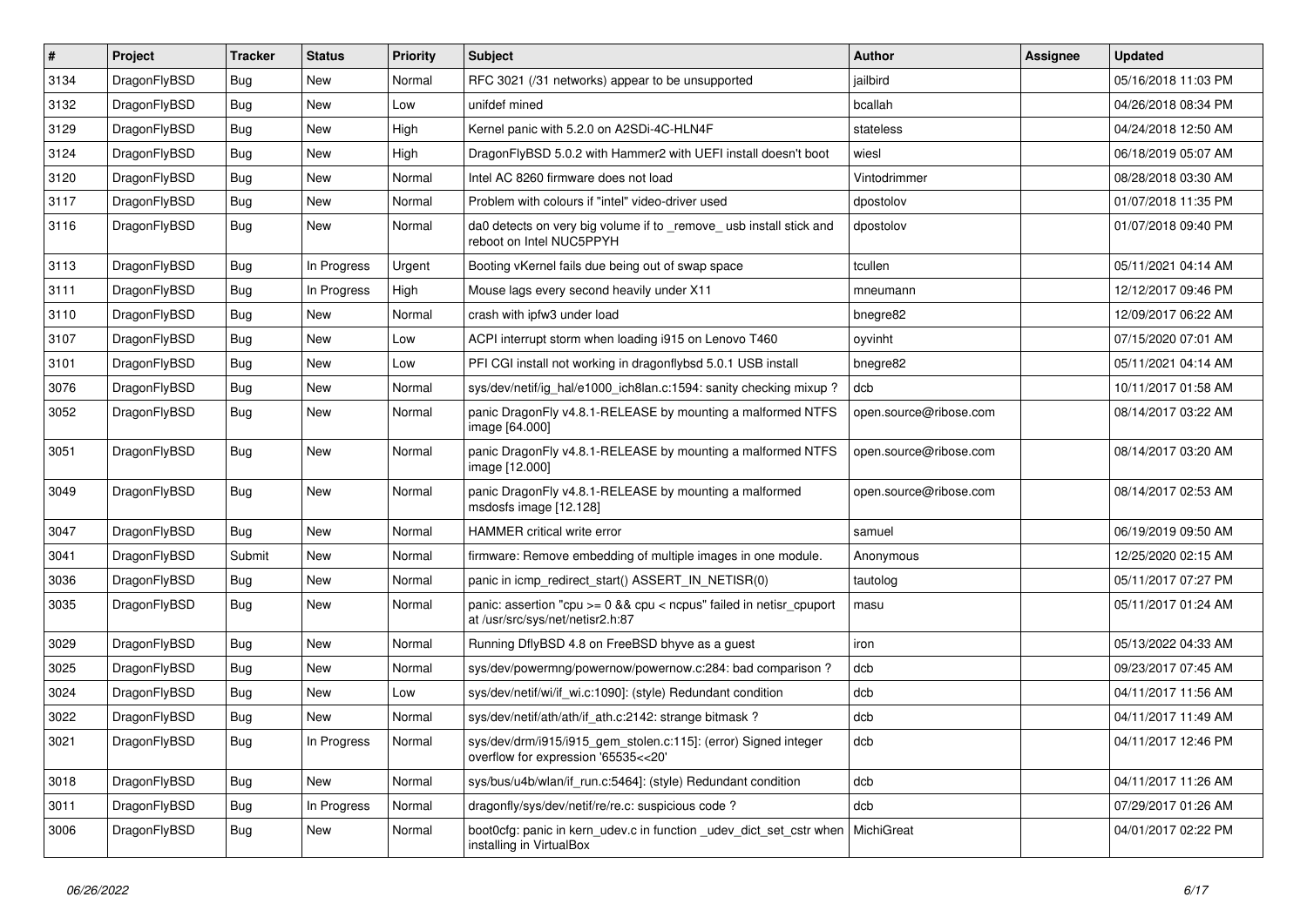| #    | Project      | <b>Tracker</b> | <b>Status</b> | <b>Priority</b> | Subject                                                                                                       | <b>Author</b>   | Assignee | <b>Updated</b>      |
|------|--------------|----------------|---------------|-----------------|---------------------------------------------------------------------------------------------------------------|-----------------|----------|---------------------|
| 2994 | DragonFlyBSD | <b>Bug</b>     | <b>New</b>    | Normal          | Intermittent boot hangs after git: hammer - HAMMER Version 7                                                  | davshao         |          | 03/30/2017 02:06 PM |
| 2972 | DragonFlyBSD | Bug            | <b>New</b>    | Normal          | ipfw3 "deny to me" does not work correctly                                                                    | mneumann        |          | 12/27/2016 12:11 PM |
| 2970 | DragonFlyBSD | Bug            | New           | Normal          | kernel 4.7: "Is -l" causes panic on UDF filesystem: "bgetvp -<br>overlapping buffer"                          | peeter          |          | 12/21/2016 02:46 AM |
| 2958 | DragonFlyBSD | Bug            | Feedback      | Normal          | Hammer FS dies during pruning after massive write load                                                        | neilb           |          | 10/11/2016 04:20 AM |
| 2957 | DragonFlyBSD | <b>Bug</b>     | Feedback      | Normal          | swapoff -a followed by swapon -a doesn't give your swap back                                                  | neilb           |          | 10/09/2016 04:17 AM |
| 2936 | DragonFlyBSD | Bug            | New           | Normal          | loader.efi crashes while loading kernel                                                                       | spaceille       |          | 08/20/2016 06:17 AM |
| 2933 | DragonFlyBSD | Submit         | New           | Normal          | Remove unix domain socket support from cat(1)                                                                 | sevan           |          | 08/01/2016 08:10 PM |
| 2931 | DragonFlyBSD | <b>Bug</b>     | New           | Low             | 'gdb' of 'vkernel' unable to print backtrace                                                                  | tofergus        |          | 07/26/2016 01:51 PM |
| 2930 | DragonFlyBSD | Bug            | <b>New</b>    | High            | 'objcache' causes panic during 'nfs_readdir'                                                                  | tofergus        |          | 07/26/2016 01:09 PM |
| 2924 | DragonFlyBSD | <b>Bug</b>     | New           | Normal          | cat -v fails to tag characters in extended table with M- prefix with<br>some locales                          | sevan           |          | 07/11/2016 07:18 AM |
| 2921 | DragonFlyBSD | Submit         | New           | Normal          | Allow moused to accept userland mouse events                                                                  | tautolog        |          | 05/11/2021 04:08 AM |
| 2917 | DragonFlyBSD | Bug            | New           | Normal          | da8: reading primary partition table: error accessing offset<br>000000000000 for 512                          | liweitianux     |          | 05/11/2021 08:43 PM |
| 2915 | DragonFlyBSD | Bug            | <b>New</b>    | High            | Hammer mirror-copy problem                                                                                    | t dfbsd         |          | 08/25/2016 05:28 AM |
| 2898 | DragonFlyBSD | <b>Bug</b>     | New           | Normal          | <b>HAMMER</b> panic                                                                                           | pavalos         |          | 11/03/2018 07:05 AM |
| 2892 | DragonFlyBSD | Bug            | New           | Normal          | swap pager:indefinite wait bufferf error                                                                      | <b>Ihmwzy</b>   |          | 02/21/2016 10:32 PM |
| 2891 | DragonFlyBSD | <b>Bug</b>     | New           | Normal          | Kernel panic in IEEE802.11 related code                                                                       | shamaz          |          | 05/29/2016 05:49 PM |
| 2890 | DragonFlyBSD | <b>Bug</b>     | <b>New</b>    | Normal          | not able to boot usb installer on Toshiba Chromebook 2                                                        | johnnywhishbone |          | 02/22/2016 03:42 AM |
| 2887 | DragonFlyBSD | <b>Bug</b>     | New           | Low             | Missing extattr_namespace_to_string and<br>extattr_string_to_namespace functions                              | rubenk          |          | 02/06/2016 05:09 AM |
| 2886 | DragonFlyBSD | Bug            | New           | Normal          | dragonfly mail agent: sending a testmail causes high system load                                              | worf            |          | 02/05/2016 05:53 AM |
| 2882 | DragonFlyBSD | <b>Bug</b>     | <b>New</b>    | Low             | bridge sends packets from individual interfaces                                                               | arcade@b1t.name |          | 01/09/2016 12:43 PM |
| 2881 | DragonFlyBSD | <b>Bug</b>     | New           | Normal          | Pulseaudio hangs/resets system when starting X11                                                              | mneumann        |          | 01/09/2016 03:08 AM |
| 2878 | DragonFlyBSD | Bug            | New           | Low             | [fix] CCVER problem when using clang and cpu extensions<br>(intrinsics)                                       | arcade@b1t.name |          | 06/24/2016 04:25 AM |
| 2877 | DragonFlyBSD | Bug            | New           | Low             | sed fails when working with UTF-8 locale and non-UTF symbols                                                  | arcade@b1t.name |          | 12/30/2015 11:20 AM |
| 2874 | DragonFlyBSD | <b>Bug</b>     | New           | Normal          | make world DESTDIR=/emptydir fails                                                                            | pascii          |          | 12/25/2015 07:04 AM |
| 2863 | DragonFlyBSD | <b>Bug</b>     | New           | Normal          | HAMMER synch tid is zero                                                                                      | snamaz          |          | 12/12/2015 11:24 PM |
| 2859 | DragonFlyBSD | <b>Bug</b>     | New           | Low             | Installer configuration menu always highlights "Select timezone", no<br>matter which step was last completed. | cgag            |          | 12/02/2015 01:54 PM |
| 2858 | DragonFlyBSD | <b>Bug</b>     | New           | Low             | Installer "Local or UTC" question should have "No" selected by<br>default.                                    | cgag            |          | 12/02/2015 01:18 PM |
| 2857 | DragonFlyBSD | <b>Bug</b>     | New           | Normal          | hammer stalls via bitcoin-qt                                                                                  | tkusumi         |          | 11/30/2015 06:52 AM |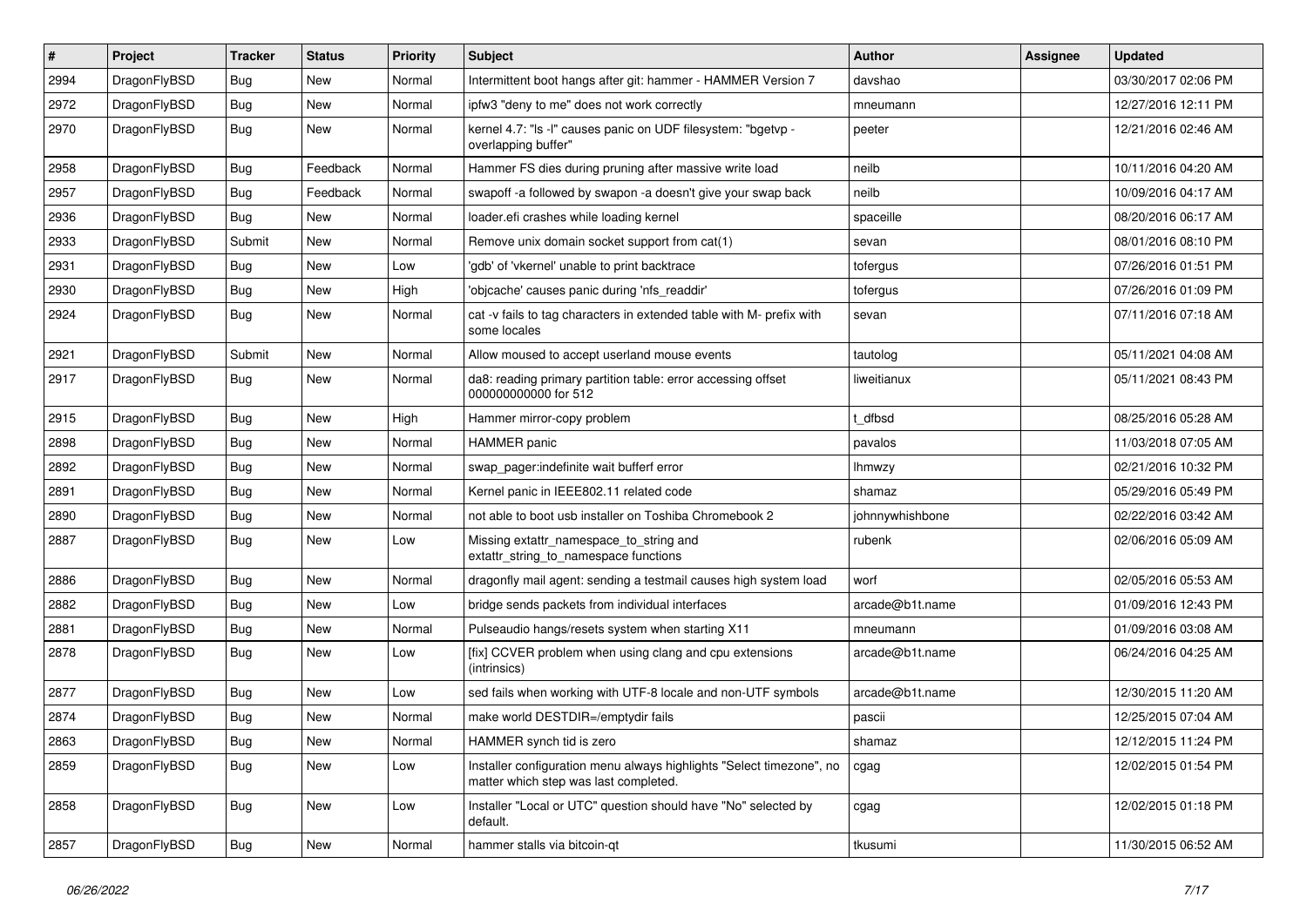| $\pmb{\#}$ | Project      | <b>Tracker</b> | <b>Status</b> | <b>Priority</b> | <b>Subject</b>                                                                                                       | Author           | Assignee | <b>Updated</b>      |
|------------|--------------|----------------|---------------|-----------------|----------------------------------------------------------------------------------------------------------------------|------------------|----------|---------------------|
| 2852       | DragonFlyBSD | <b>Bug</b>     | New           | Normal          | Hammer File System - hangs on undo during system boot / mount -<br>will not recover on DragonFlyBSD newer than 3.6.0 | abale            |          | 05/11/2021 04:07 AM |
| 2840       | DragonFlyBSD | <b>Bug</b>     | New           | Normal          | wrong voltage is reported                                                                                            | yellowrabbit2010 |          | 09/11/2015 06:09 PM |
| 2835       | DragonFlyBSD | <b>Bug</b>     | New           | Normal          | /usr/include/c++/5.0/bits/c++locale.h likes<br>POSIX_C_SOURCE>=200809                                                | davshao          |          | 11/18/2015 03:40 AM |
| 2820       | DragonFlyBSD | <b>Bug</b>     | New           | Normal          | TP-Link USB Wi-Fi adapter cannot be reattached to the system                                                         | shamaz           |          | 05/22/2015 09:45 PM |
| 2816       | DragonFlyBSD | <b>Bug</b>     | New           | Normal          | A multitasking process being debugged can get stuck                                                                  | phma             |          | 05/19/2015 03:57 AM |
| 2812       | DragonFlyBSD | <b>Bug</b>     | New           | Normal          | Panic on Intel DE3815TYKHE                                                                                           | tmorp            |          | 05/14/2015 03:14 PM |
| 2809       | DragonFlyBSD | <b>Bug</b>     | New           | Normal          | hammer mirror-stream                                                                                                 | masu             |          | 04/10/2015 12:33 AM |
| 2808       | DragonFlyBSD | <b>Bug</b>     | New           | Normal          | X freeze by switching between X and VT - results in black screen                                                     | lukesky333       |          | 05/11/2021 03:55 AM |
| 2806       | DragonFlyBSD | <b>Bug</b>     | New           | Normal          | failed to configure a link-local address on ath $0$ (errno = 22)                                                     | Chingyuan        |          | 05/25/2021 01:00 AM |
| 2803       | DragonFlyBSD | <b>Bug</b>     | New           | Normal          | HAMMER: Warning: UNDO area too small!                                                                                | ftigeot          |          | 03/11/2015 03:42 PM |
| 2802       | DragonFlyBSD | <b>Bug</b>     | New           | Normal          | USB Wifi urtwn0 crash from cd boot                                                                                   | opvalues         |          | 03/10/2015 01:07 AM |
| 2799       | DragonFlyBSD | <b>Bug</b>     | New           | Normal          | Fatal trap 12 caused by moused(8) -p/dev/cual0                                                                       | opvalues         |          | 03/04/2015 11:01 PM |
| 2797       | DragonFlyBSD | Bug            | In Progress   | Low             | vkernels with & without machdep.pmap_mmu_optimize                                                                    | yellowrabbit2010 |          | 11/27/2021 08:06 AM |
| 2790       | DragonFlyBSD | Submit         | New           | Low             | filedesc softrefs increment code factoring                                                                           | dclink           |          | 02/21/2015 04:00 AM |
| 2788       | DragonFlyBSD | <b>Bug</b>     | New           | Normal          | ioctl GSLICEINFO: Not working for vnode slice                                                                        | mneumann         |          | 02/12/2015 07:49 AM |
| 2738       | DragonFlyBSD | <b>Bug</b>     | New           | Normal          | Hammer: Strange behavior when trying to recover old version of<br>moved file                                         | roland           |          | 11/20/2014 08:02 AM |
| 2736       | DragonFlyBSD | <b>Bug</b>     | New           | High            | kernel panics on acpi_timer_probe function                                                                           | cnb              |          | 05/11/2021 03:55 AM |
| 2735       | DragonFlyBSD | <b>Bug</b>     | New           | Urgent          | iwn panics SYSSASSERT                                                                                                | cnb              |          | 05/11/2021 03:55 AM |
| 2731       | DragonFlyBSD | <b>Bug</b>     | In Progress   | Normal          | Screen full of random colors when starting Xorg with Intel Haswell<br>HD Graphics P4600                              | jkatzmaier       |          | 11/12/2014 04:08 PM |
| 2712       | DragonFlyBSD | <b>Bug</b>     | <b>New</b>    | Normal          | connect(2) returns EINVAL when retrying after ECONNREFUSED                                                           | jorisgio         |          | 08/14/2014 05:31 PM |
| 2708       | DragonFlyBSD | <b>Bug</b>     | New           | Normal          | unable to send TCP nor UDP on age(4) interface                                                                       | dermiste         |          | 05/11/2021 03:54 AM |
| 2688       | DragonFlyBSD | Bug            | New           | Normal          | 67613368bdda7 Fix wrong checks for U4B presence Asrock Z77M<br>difficulty detecting USB keyboard                     | davshao          |          | 06/28/2014 07:08 PM |
| 2687       | DragonFlyBSD | <b>Bug</b>     | New           | Normal          | natacontrol software RAID in installer                                                                               | csmelosky        |          | 06/22/2014 12:03 PM |
| 2680       | DragonFlyBSD | <b>Bug</b>     | New           | Low             | boot0cfg update makes box unbootable                                                                                 | herrgard         |          | 06/10/2014 06:02 AM |
| 2675       | DragonFlyBSD | <b>Bug</b>     | I New         | Low             | Ultimate N WiFi Link 5300 get iwn_intr: fatal firmware error on 5GHz   revuwa                                        |                  |          | 05/11/2021 04:07 AM |
| 2674       | DragonFlyBSD | <b>Bug</b>     | New           | Normal          | <b>GPT Support</b>                                                                                                   | ftigeot          |          | 12/28/2015 02:54 PM |
| 2657       | DragonFlyBSD | <b>Bug</b>     | New           | High            | Needs acl to migrate our servers                                                                                     | ferney           |          | 03/31/2014 11:37 AM |
| 2652       | DragonFlyBSD | Bug            | New           | Normal          | 189a0ff3761b47  ix: Implement MSI-X support locks up Lenovo<br>S10 Intel Atom n270                                   | davshao          |          | 05/14/2014 01:55 AM |
| 2647       | DragonFlyBSD | <b>Bug</b>     | New           | Normal          | HAMMER panic on 3.6.0                                                                                                | tuxillo          |          | 05/11/2021 03:54 AM |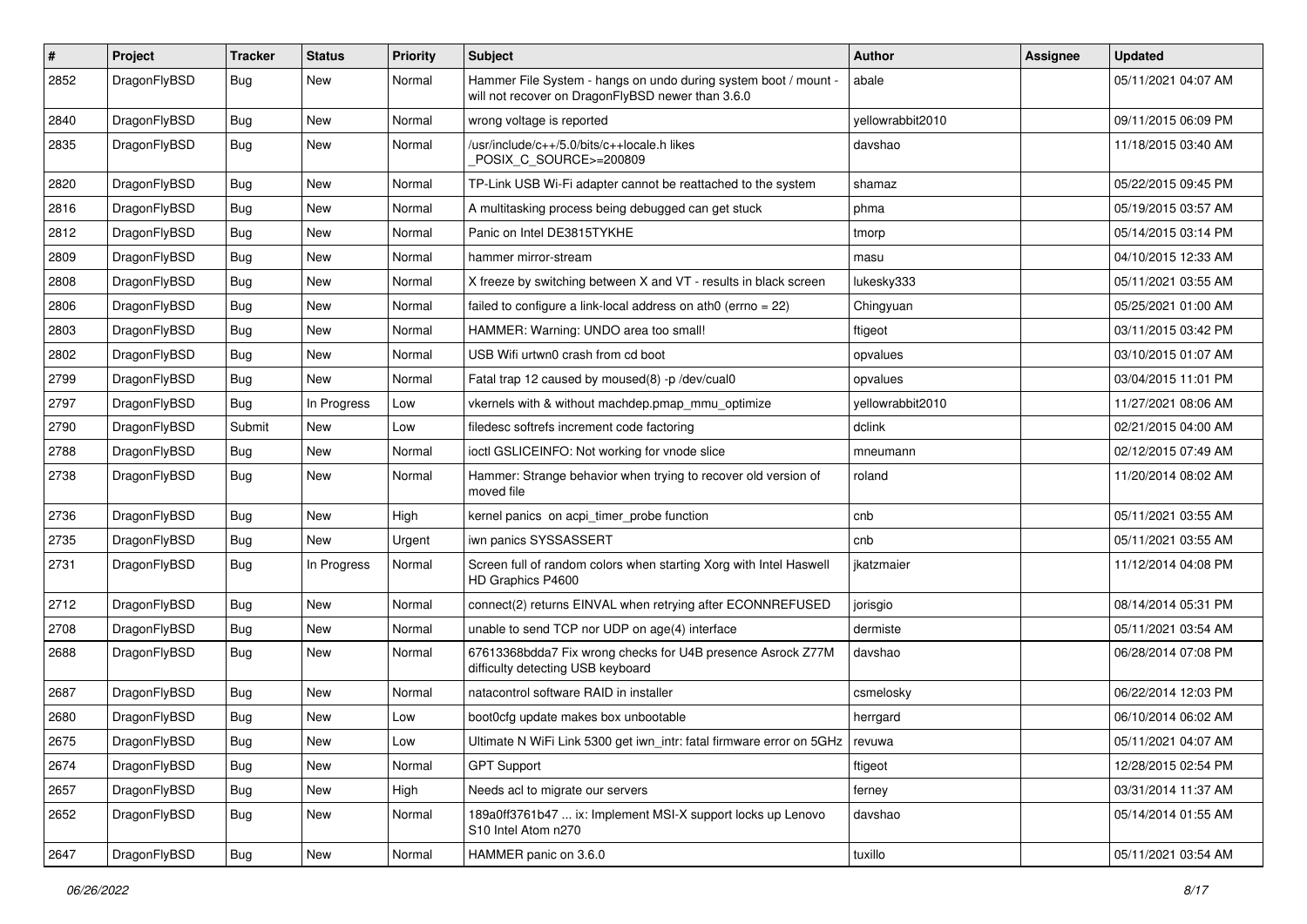| $\vert$ # | Project      | <b>Tracker</b> | <b>Status</b> | <b>Priority</b> | <b>Subject</b>                                                                                                 | Author            | <b>Assignee</b> | <b>Updated</b>      |
|-----------|--------------|----------------|---------------|-----------------|----------------------------------------------------------------------------------------------------------------|-------------------|-----------------|---------------------|
| 2645      | DragonFlyBSD | Bug            | <b>New</b>    | Normal          | panic with dsched fq and ioprio                                                                                | jyoung15          |                 | 02/20/2014 07:29 AM |
| 2644      | DragonFlyBSD | <b>Bug</b>     | Feedback      | Normal          | 3.6.0-REL trap 9 on boot                                                                                       | memmerto          |                 | 11/27/2021 08:08 AM |
| 2641      | DragonFlyBSD | <b>Bug</b>     | <b>New</b>    | Normal          | Panic when loading natapci as module                                                                           | tuxillo           |                 | 05/11/2021 03:54 AM |
| 2638      | DragonFlyBSD | Bug            | Feedback      | High            | Fix machdep.pmap_mmu_optimize                                                                                  | tuxillo           |                 | 05/11/2021 04:07 AM |
| 2636      | DragonFlyBSD | <b>Bug</b>     | Feedback      | Low             | Add -x flag to iostat (a la solaris)                                                                           | tuxillo           |                 | 05/11/2021 04:07 AM |
| 2631      | DragonFlyBSD | Bug            | In Progress   | Low             | Verify library versioning current with full package build and switch it<br>on (after publishing packages)      | tuxillo           |                 | 05/11/2021 04:06 AM |
| 2630      | DragonFlyBSD | <b>Bug</b>     | New           | Normal          | Bring in latest iconv fixes from FreeBSD10 as well as csmapper<br>updates                                      | tuxillo           |                 | 05/11/2021 03:54 AM |
| 2629      | DragonFlyBSD | <b>Bug</b>     | <b>New</b>    | Normal          | Replace gcc44 with llvm34, clang34, and libc++                                                                 | tuxillo           |                 | 06/02/2014 02:30 PM |
| 2626      | DragonFlyBSD | Bug            | <b>New</b>    | Normal          | iwn driver drops with error: "firmware error 'iwn_intr: fatal firmware<br>error""                              | rodyaj            |                 | 01/09/2014 05:50 AM |
| 2622      | DragonFlyBSD | <b>Bug</b>     | New           | Normal          | VAIO FIT15E fn keys support                                                                                    | nonsolosoft       |                 | 12/31/2013 01:31 AM |
| 2621      | DragonFlyBSD | <b>Bug</b>     | <b>New</b>    | Normal          | core dump using cdrom                                                                                          | nonsolosoft       |                 | 12/27/2013 12:43 AM |
| 2620      | DragonFlyBSD | Bug            | <b>New</b>    | Normal          | moused problem                                                                                                 | FilippoMo         |                 | 12/20/2013 10:32 AM |
| 2619      | DragonFlyBSD | Bug            | <b>New</b>    | Normal          | DragonFly 3.6 can't be installed on a 6TB volume                                                               | ftigeot           |                 | 02/23/2014 11:55 PM |
| 2618      | DragonFlyBSD | <b>Bug</b>     | <b>New</b>    | Normal          | mouse problem on RELEASE-3_6_0                                                                                 | FilippoMo         |                 | 12/20/2013 03:26 AM |
| 2617      | DragonFlyBSD | <b>Bug</b>     | Feedback      | Normal          | Possible issue with wireless mouse on 3.6 release                                                              | FilippoMo         |                 | 01/14/2015 03:42 PM |
| 2611      | DragonFlyBSD | <b>Bug</b>     | <b>New</b>    | Normal          | Change in IP address results in network not working                                                            | phma              |                 | 12/05/2013 07:55 PM |
| 2609      | DragonFlyBSD | Bug            | New           | Normal          | master: panic: assertion<br>"LWKT_TOKEN_HELD_ANY(vm_object_token(object))" failed in<br>swp pager lookup       | thomas.nikolajsen |                 | 11/28/2013 11:36 AM |
| 2604      | DragonFlyBSD | Bug            | <b>New</b>    | Normal          | dell laptop does not boot with LATEST                                                                          | isenmann          |                 | 11/20/2013 02:07 AM |
| 2598      | DragonFlyBSD | <b>Bug</b>     | <b>New</b>    | Normal          | i386 via USB Booting                                                                                           | mbzadegan         |                 | 10/21/2013 02:28 AM |
| 2595      | DragonFlyBSD | Bug            | <b>New</b>    | Normal          | DragonFly 3.4.3 crashes on SUN Blade X6250 with Qlogic ISP 2432<br>FC card                                     | Turvamies         |                 | 10/07/2013 11:53 AM |
| 2587      | DragonFlyBSD | <b>Bug</b>     | <b>New</b>    | Normal          | SATA DVD writer not detected by DragonFly                                                                      | srussell          |                 | 09/04/2020 08:55 AM |
| 2586      | DragonFlyBSD | Bug            | <b>New</b>    | Normal          | pf: "modulate" state seems problematic                                                                         | srussell          |                 | 09/25/2013 07:36 PM |
| 2569      | DragonFlyBSD | <b>Bug</b>     | <b>New</b>    | Normal          | ctime NFS                                                                                                      | ferney            |                 | 08/11/2013 04:35 AM |
| 2568      | DragonFlyBSD | Bug            | New           | Normal          | AHCI panic                                                                                                     | josepht           |                 | 06/07/2013 05:52 PM |
| 2565      | DragonFlyBSD | Bug            | New           | Normal          | "ifconfig ix0 up" panic                                                                                        | ltpig402a         |                 | 06/03/2013 05:46 AM |
| 2557      | DragonFlyBSD | <b>Bug</b>     | New           | Normal          | stock 3.4.1 kernel halts during booting if dm and dm_target_crypt<br>are loaded and RAID controller is present | phma              |                 | 05/12/2013 10:38 PM |
| 2556      | DragonFlyBSD | <b>Bug</b>     | Feedback      | Normal          | DragonFly v3.5.0.81.gd3479 - Process signal weirdness                                                          | tuxillo           |                 | 12/17/2013 03:48 PM |
| 2552      | DragonFlyBSD | <b>Bug</b>     | New           | Low             | hammer recovery should indicate progress                                                                       | phma              |                 | 05/03/2013 12:13 AM |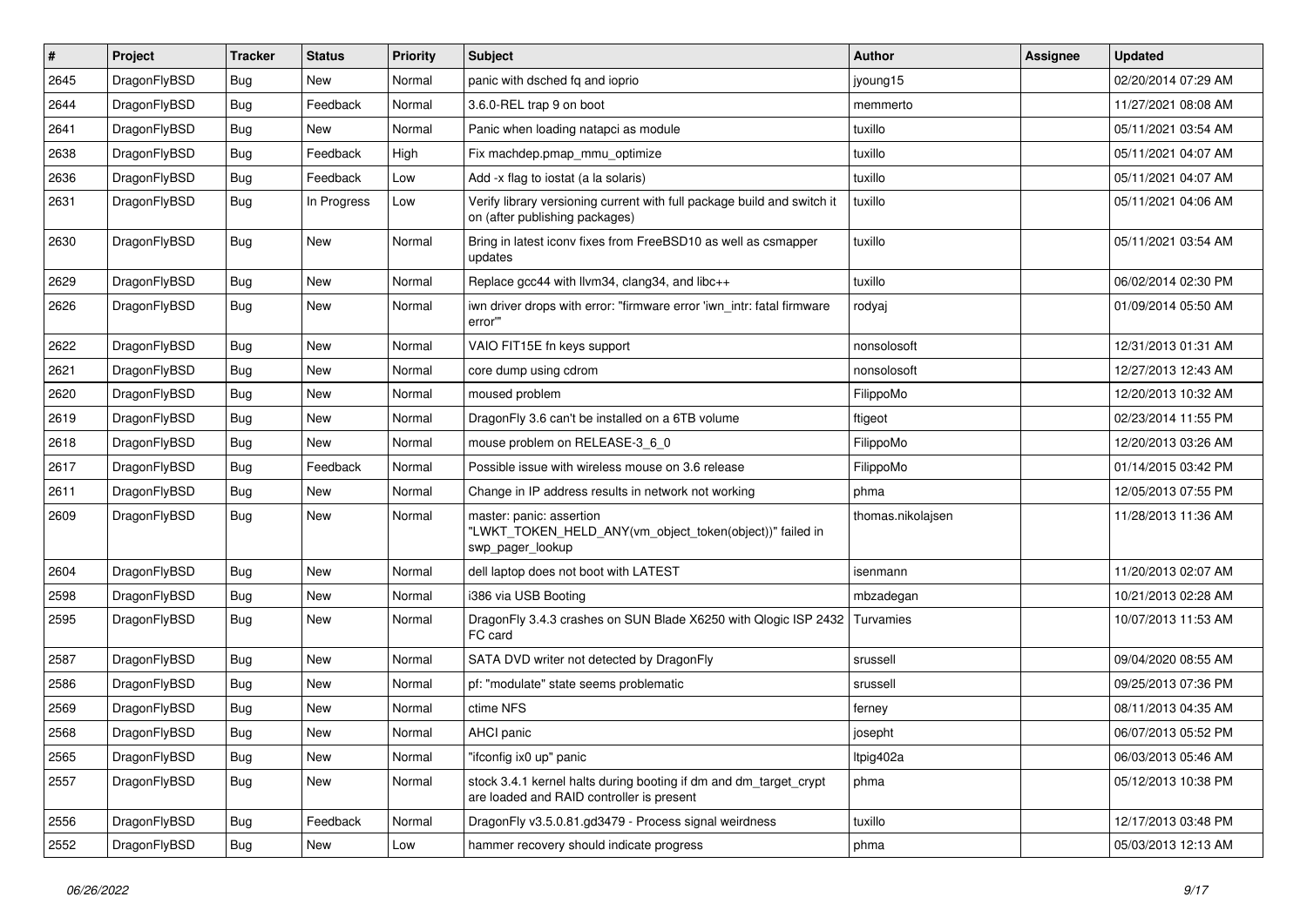| #    | Project      | <b>Tracker</b> | <b>Status</b> | <b>Priority</b> | Subject                                                                                                                      | <b>Author</b>     | Assignee | <b>Updated</b>      |
|------|--------------|----------------|---------------|-----------------|------------------------------------------------------------------------------------------------------------------------------|-------------------|----------|---------------------|
| 2547 | DragonFlyBSD | <b>Bug</b>     | New           | High            | crashed while doing a dry run of pkg_rolling-replace                                                                         | phma              |          | 04/18/2013 10:40 PM |
| 2544 | DragonFlyBSD | <b>Bug</b>     | New           | Normal          | live DVD system boot (menu option 1) caused db> prompt on<br>PE1950                                                          | estrabd           |          | 05/11/2021 03:54 AM |
| 2535 | DragonFlyBSD | <b>Bug</b>     | <b>New</b>    | Normal          | Imap processes apparentlt blocked on disk I/O                                                                                | ftigeot           |          | 04/02/2013 09:31 AM |
| 2531 | DragonFlyBSD | Bug            | <b>New</b>    | Normal          | camcontrol fails to disable APM                                                                                              | m.lombardi85      |          | 03/23/2013 12:28 PM |
| 2529 | DragonFlyBSD | <b>Bug</b>     | New           | Low             | Sundance network adapter is not detected and attached                                                                        | kworr             |          | 03/25/2013 02:29 AM |
| 2526 | DragonFlyBSD | Bug            | New           | Normal          | hammer cleanup doesn't run on first day of DST                                                                               | pavalos           |          | 10/18/2016 05:28 PM |
| 2520 | DragonFlyBSD | Bug            | <b>New</b>    | Normal          | panic: assertion "IS_SERIALIZED((ifp->if_serializer))" failed in<br>if_default_serialize_assert at /usr/src/sys/net/if.c:437 | ano               |          | 03/09/2013 12:14 AM |
| 2509 | DragonFlyBSD | Bug            | New           | Normal          | Redefinition of DIRBLKSIZ in restore(8)                                                                                      | swildner          |          | 06/04/2022 04:40 AM |
| 2499 | DragonFlyBSD | <b>Bug</b>     | In Progress   | Urgent          | DRAGONFLY_3_2 lockd not responding correctly                                                                                 | Nerzhul           |          | 01/22/2013 12:47 PM |
| 2498 | DragonFlyBSD | Bug            | <b>New</b>    | Normal          | DFBSD v3.2.2-RELEASE - LIST_FIRST(&bp->b_dep) == NULL"<br>failed in vfs_vmio_release                                         | tuxillo           |          | 05/31/2022 04:09 PM |
| 2495 | DragonFlyBSD | <b>Bug</b>     | New           | High            | DFBSD v3.3.0.960.g553fe7 - ocnt != 0" failed in<br>prop_object_release                                                       | tuxillo           |          | 05/31/2022 04:08 PM |
| 2493 | DragonFlyBSD | Bug            | <b>New</b>    | Normal          | vidcontrol: invalid video mode name                                                                                          | Svarov            |          | 01/24/2013 09:55 AM |
| 2490 | DragonFlyBSD | Bug            | <b>New</b>    | Normal          | nmalloc should color addresses to avoid cache bank conflictsw                                                                | vsrinivas         |          | 06/10/2014 05:51 AM |
| 2489 | DragonFlyBSD | Bug            | New           | Normal          | nmalloc doesn't cache VA for allocations > 8KB                                                                               | vsrinivas         |          | 06/10/2014 05:51 AM |
| 2473 | DragonFlyBSD | Bug            | <b>New</b>    | Normal          | Kernel crash when trying to up the wpi0 device (Dfly<br>v3.3.0.758.g47388-DEVELOPMENT)                                       | tomaz             |          | 02/24/2014 08:50 AM |
| 2459 | DragonFlyBSD | Bug            | Feedback      | Normal          | apic problems with HP Probook 4510s                                                                                          | thowe             |          | 11/27/2021 08:22 AM |
| 2453 | DragonFlyBSD | Bug            | <b>New</b>    | Normal          | panic: assertion "gd->gd_spinlocks == 0" failed                                                                              | Johannes.Hofmann  |          | 11/12/2012 12:54 PM |
| 2444 | DragonFlyBSD | Bug            | New           | Normal          | Crash during Hammer overnight cleanup                                                                                        | justin            |          | 11/04/2012 07:58 AM |
| 2436 | DragonFlyBSD | Bug            | <b>New</b>    | Normal          | panic: assertion "lp->lwp_qcpu == dd->cpuid" failed in<br>dfly_acquire_curproc                                               | thomas.nikolajsen |          | 01/23/2013 11:07 AM |
| 2434 | DragonFlyBSD | <b>Bug</b>     | New           | Normal          | BTX Halted - Boot fails on USB/GUI                                                                                           | lucmv             |          | 10/17/2012 08:12 PM |
| 2430 | DragonFlyBSD | <b>Bug</b>     | <b>New</b>    | Normal          | Alternate Password Hash method                                                                                               | robin.carey1      |          | 10/07/2012 06:28 AM |
| 2423 | DragonFlyBSD | <b>Bug</b>     | New           | Urgent          | After multiple panics/locks, hitting KKASSERT in<br>hammer init cursor                                                       | rumcic            |          | 09/18/2012 02:28 AM |
| 2421 | DragonFlyBSD | Bug            | <b>New</b>    | High            | Kernel panic: vm_fault: page 0xc0f70000 not busy!                                                                            | lentferj          |          | 10/03/2012 08:16 AM |
| 2414 | DragonFlyBSD | <b>Bug</b>     | In Progress   | Normal          | Lenovo S10 acpi freeze (not new)                                                                                             | davshao           |          | 05/11/2021 04:13 AM |
| 2412 | DragonFlyBSD | <b>Bug</b>     | New           | Normal          | wlan0 fails to get address via dhclient                                                                                      | nonsolosoft       |          | 08/30/2012 05:55 AM |
| 2403 | DragonFlyBSD | <b>Bug</b>     | New           | Low             | newfs -E doesn't handle /dev/serno device names properly                                                                     | ftigeot           |          | 08/17/2012 05:07 AM |
| 2396 | DragonFlyBSD | Bug            | Feedback      | High            | Latest 3.1 development version core dumps while destroying master<br><b>PFS</b>                                              | sgeorge           |          | 01/23/2013 04:10 PM |
| 2389 | DragonFlyBSD | <b>Bug</b>     | New           | Normal          | computer crashed while listing processes                                                                                     | phma              |          | 06/18/2012 02:49 PM |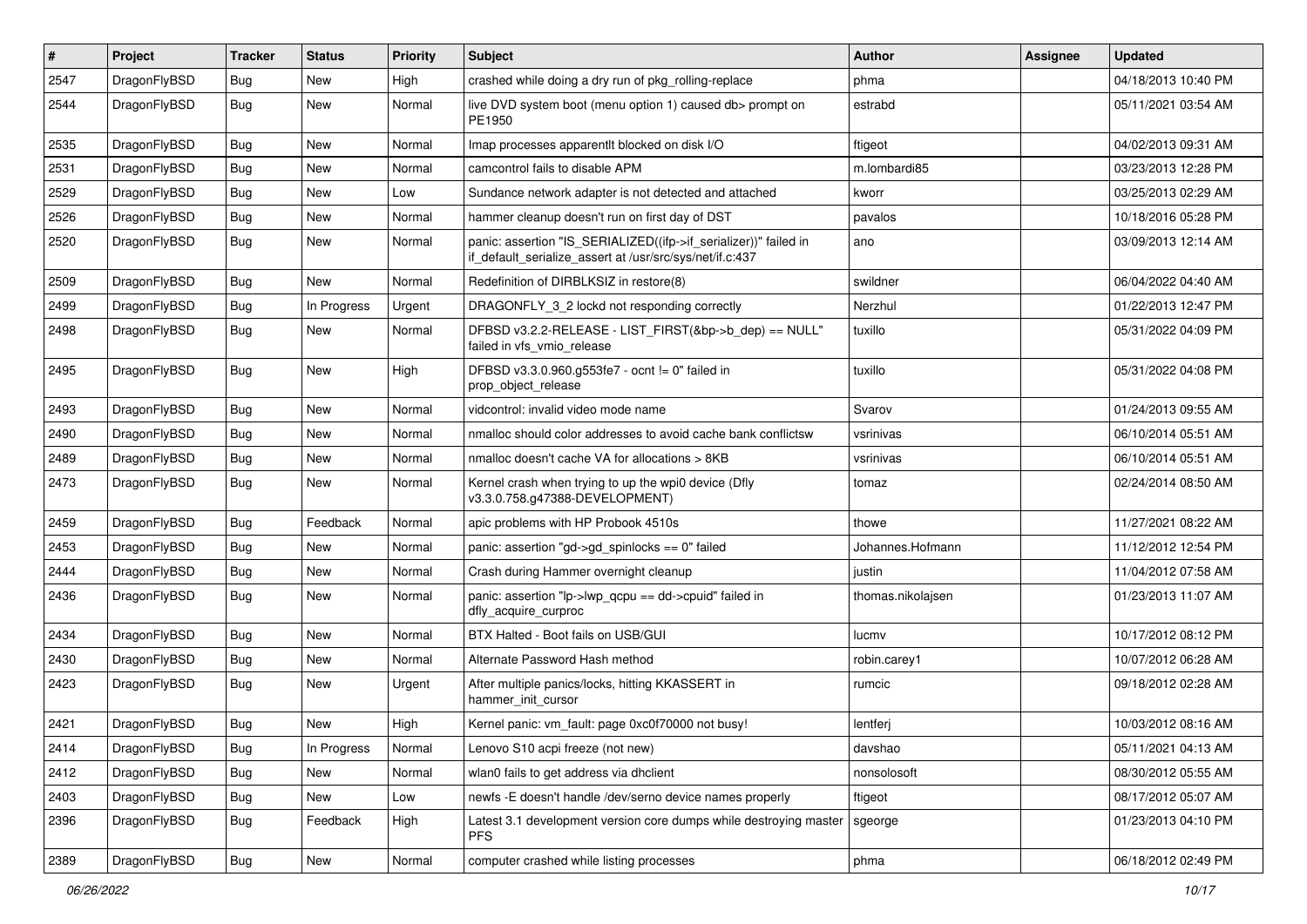| $\vert$ # | Project      | <b>Tracker</b> | <b>Status</b> | <b>Priority</b> | <b>Subject</b>                                                                                             | <b>Author</b>     | <b>Assignee</b> | <b>Updated</b>      |
|-----------|--------------|----------------|---------------|-----------------|------------------------------------------------------------------------------------------------------------|-------------------|-----------------|---------------------|
| 2387      | DragonFlyBSD | <b>Bug</b>     | <b>New</b>    | Normal          | hammer ignores -t during dedup                                                                             | phma              |                 | 06/17/2012 12:30 PM |
| 2371      | DragonFlyBSD | <b>Bug</b>     | <b>New</b>    | Normal          | Timezone problem with America/Sao_Paulo                                                                    | raitech           |                 | 05/17/2012 01:42 PM |
| 2369      | DragonFlyBSD | <b>Bug</b>     | New           | Normal          | panic: Bad link elm 0xffffffe07edf6068 next->prev != elm                                                   | jaydg             |                 | 08/15/2012 03:04 AM |
| 2360      | DragonFlyBSD | Bug            | In Progress   | Normal          | Wishlist: virtio driver import                                                                             | vsrinivas         |                 | 06/04/2022 04:16 AM |
| 2351      | DragonFlyBSD | <b>Bug</b>     | In Progress   | Normal          | DFBSD v3.1.0.579.g44ccf - Stuck during startup, random freezes                                             | tuxillo           |                 | 04/24/2012 08:21 AM |
| 2347      | DragonFlyBSD | <b>Bug</b>     | Feedback      | High            | Hammer PFSes destroy does not give back full space allocated to<br><b>PFS</b>                              | sgeorge           |                 | 07/19/2012 01:11 AM |
| 2345      | DragonFlyBSD | <b>Bug</b>     | In Progress   | Normal          | DFBSD v3.1.0.457.gd679f - NFS panic on diskless station                                                    | tuxillo           |                 | 04/07/2012 05:22 PM |
| 2331      | DragonFlyBSD | <b>Bug</b>     | <b>New</b>    | Normal          | reading mouse mode from unopen file descriptor hangs mouse<br>driver                                       | phma              |                 | 03/14/2012 09:43 AM |
| 2329      | DragonFlyBSD | <b>Bug</b>     | <b>New</b>    | Normal          | ibm x3550 & acpi                                                                                           | ano               |                 | 06/03/2014 11:37 AM |
| 2324      | DragonFlyBSD | Bug            | <b>New</b>    | Normal          | natacotrol support > 2TB not working even after the ftigeot patch                                          | zenny             |                 | 03/03/2012 01:00 AM |
| 2319      | DragonFlyBSD | <b>Bug</b>     | <b>New</b>    | Normal          | crypt/passwd forward compat                                                                                | c.turner1         |                 | 02/28/2012 12:39 PM |
| 2316      | DragonFlyBSD | Bug            | New           | Normal          | Ungraceful invalid password handling for adding a new user in the<br>installer                             | rune              |                 | 04/27/2012 11:23 PM |
| 2311      | DragonFlyBSD | <b>Bug</b>     | <b>New</b>    | Normal          | Xorg crash having something to do with drm                                                                 | phma              |                 | 02/22/2012 09:59 AM |
| 2308      | DragonFlyBSD | <b>Bug</b>     | <b>New</b>    | Normal          | System freeze when unloading snd_hda                                                                       | jaydg             |                 | 02/19/2012 07:15 AM |
| 2306      | DragonFlyBSD | Bug            | <b>New</b>    | Normal          | a crash starts the kernel debugger in text mode, but just reboots in X                                     | phma              |                 | 02/11/2012 08:02 PM |
| 2297      | DragonFlyBSD | <b>Bug</b>     | New           | Normal          | strange NFS (client) error messages / problems                                                             | Anonymous         |                 | 02/19/2012 02:59 PM |
| 2296      | DragonFlyBSD | Bug            | In Progress   | High            | panic: assertion "m->wire_count > 0" failed                                                                | thomas.nikolajsen |                 | 08/30/2012 06:09 AM |
| 2292      | DragonFlyBSD | Bug            | New           | Normal          | re interface with jumbo frames (mtu larger than 1500) hangs after<br>some traffic                          | Anonymous         |                 | 01/31/2012 12:11 AM |
| 2288      | DragonFlyBSD | Bug            | Feedback      | Normal          | Random IO performance loss introduced since January 1st                                                    | lentferj          |                 | 01/23/2013 04:21 PM |
| 2287      | DragonFlyBSD | Bug            | <b>New</b>    | Normal          | HAMMER(ROOT) Illegal UNDO TAIL signature at<br>300000001967c000                                            | y0n3t4n1          |                 | 11/07/2018 01:22 AM |
| 2283      | DragonFlyBSD | Bug            | <b>New</b>    | Normal          | DFBSD DragonFly v2.13.0.957.g4f459 - pmap_release: page<br>should already be gone 0xc27120bc               | tuxillo           |                 | 01/23/2012 03:03 AM |
| 2282      | DragonFlyBSD | Bug            | In Progress   | Normal          | gdb segfaults with certain corefiles                                                                       | tuxillo           |                 | 01/18/2012 04:40 PM |
| 2254      | DragonFlyBSD | <b>Bug</b>     | <b>New</b>    | Normal          | panic: assertion "ref < &td->td_toks_end" failed in lwkt_gettoken at<br>/usr/src/sys/kern/lwkt_token.c:588 | eocallaghan       |                 | 12/05/2011 10:21 PM |
| 2250      | DragonFlyBSD | <b>Bug</b>     | New           | Normal          | Kernel panic                                                                                               | adamk             |                 | 11/23/2018 01:10 AM |
| 2248      | DragonFlyBSD | <b>Bug</b>     | New           | Normal          | sysctl panic                                                                                               | pavalos           |                 | 11/23/2011 06:23 PM |
| 2245      | DragonFlyBSD | <b>Bug</b>     | New           | Normal          | panic: assertion "ref < &td->td toks end" failed in lwkt gettoken at<br>/usr/src/sys/kern/lwkt token.c:588 | juanfra684        |                 | 11/22/2011 07:41 PM |
| 2224      | DragonFlyBSD | <b>Bug</b>     | New           | Normal          | v2.13.0.291.gaa7ec - Panic on fq while installing world                                                    | tuxillo           |                 | 11/18/2011 01:40 AM |
| 2210      | DragonFlyBSD | <b>Bug</b>     | New           | Normal          | Bugtracker cannot assign default project for new users                                                     | ahuete.devel      |                 | 11/17/2011 11:30 AM |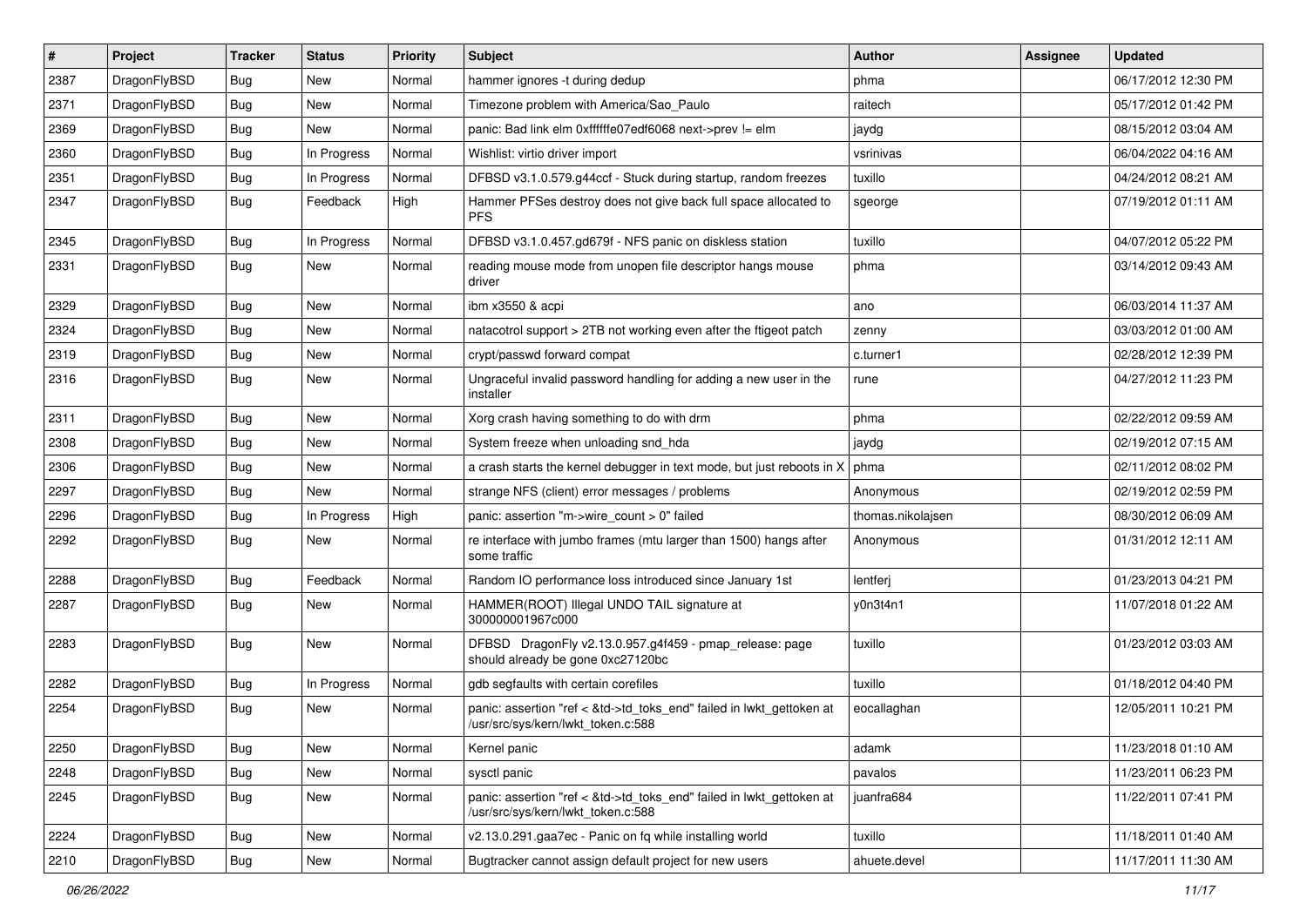| $\sharp$ | Project      | <b>Tracker</b> | <b>Status</b> | <b>Priority</b> | Subject                                                                                | Author       | Assignee | <b>Updated</b>      |
|----------|--------------|----------------|---------------|-----------------|----------------------------------------------------------------------------------------|--------------|----------|---------------------|
| 2199     | DragonFlyBSD | <b>Bug</b>     | <b>New</b>    | Normal          | screen segfaults if utmpx isn't present                                                | pavalos      |          | 11/15/2011 10:52 PM |
| 2182     | DragonFlyBSD | <b>Bug</b>     | <b>New</b>    | Normal          | if msk PHY FIFO underrun/overflow                                                      | nonsolosoft  |          | 09/03/2012 06:39 AM |
| 2171     | DragonFlyBSD | <b>Bug</b>     | New           | Normal          | DFBSD v2.13.0.151.gdc8442 - panic: assertion "(*ptep &<br>$(PG_MANAGED PG_V)$ == PG_V" | tuxillo      |          | 11/04/2011 05:06 PM |
| 2167     | DragonFlyBSD | <b>Bug</b>     | <b>New</b>    | Normal          | shutdown/reboot fails after uptime msg                                                 | marino       |          | 11/28/2011 03:01 AM |
| 2166     | DragonFlyBSD | <b>Bug</b>     | <b>New</b>    | Normal          | DFBSD v2.13.0.109.g05b9d - Strange lockups                                             | tuxillo      |          | 10/29/2011 11:20 AM |
| 2164     | DragonFlyBSD | <b>Bug</b>     | <b>New</b>    | Normal          | panic on reboot from usb.                                                              | eocallaghan  |          | 10/27/2011 09:29 AM |
| 2161     | DragonFlyBSD | <b>Bug</b>     | <b>New</b>    | Normal          | Outdated xorg.conf file gets installed into etc and screws up mouse                    | eocallaghan  |          | 10/27/2011 01:51 PM |
| 2158     | DragonFlyBSD | <b>Bug</b>     | New           | Normal          | iwn panics with assertion on boot.                                                     | eocallaghan  |          | 10/24/2011 04:13 PM |
| 2154     | DragonFlyBSD | Bug            | <b>New</b>    | Normal          | vkernel copyout() doesn't return EFAULT on error                                       | vsrinivas    |          | 10/20/2011 03:53 AM |
| 2153     | DragonFlyBSD | Bug            | New           | Normal          | Too many unuseful warnings at boot                                                     | juanfra684   |          | 10/18/2011 10:16 PM |
| 2141     | DragonFlyBSD | Bug            | New           | Urgent          | loader and/or documentation broken                                                     | sjg          |          | 01/20/2012 10:51 AM |
| 2140     | DragonFlyBSD | Bug            | <b>New</b>    | High            | hammer_io_delallocate panic with 'duplicate entry' message                             | ttw          |          | 10/07/2011 12:22 PM |
| 2138     | DragonFlyBSD | <b>Bug</b>     | New           | Normal          | > 100% CPU usage                                                                       | robin.carey1 |          | 09/26/2011 12:20 PM |
| 2136     | DragonFlyBSD | Bug            | New           | Normal          | socketpair() doesn't free file descriptors on copyout failure                          | vsrinivas    |          | 04/05/2013 09:13 AM |
| 2129     | DragonFlyBSD | Bug            | New           | Normal          | DFBSD v2.11.0.661.gf9438 i386 - panic: lockmgr thrd sleep                              | tuxillo      |          | 09/05/2011 09:49 AM |
| 2125     | DragonFlyBSD | Bug            | <b>New</b>    | Normal          | Weird garbage in dmesg                                                                 | herrgard     |          | 08/30/2011 08:04 PM |
| 2124     | DragonFlyBSD | Bug            | New           | Normal          | getty repeating too quickly on port /dev/ttyv0                                         | sgeorge.ml   |          | 09/01/2011 04:28 AM |
| 2123     | DragonFlyBSD | <b>Bug</b>     | New           | Normal          | hammer is losing files                                                                 | schmir       |          | 08/30/2011 07:56 PM |
| 2122     | DragonFlyBSD | Submit         | New           | Normal          | [Review] Fixes to the VFS layer                                                        | ftigeot      |          | 05/31/2022 03:25 PM |
| 2117     | DragonFlyBSD | Bug            | New           | High            | ACPI and/or bce(4) problem with 2.11.0.673.g0d557 on HP DL380<br>G6                    | pauska       |          | 08/22/2011 10:15 AM |
| 2115     | DragonFlyBSD | Bug            | <b>New</b>    | Normal          | [msk] system freeze after receive some paquet                                          | bsdsx        |          | 08/22/2011 10:22 AM |
| 2107     | DragonFlyBSD | Bug            | New           | Normal          | 2.10.1 sata dvd drive issue                                                            | ausppc       |          | 07/31/2011 08:41 PM |
| 2104     | DragonFlyBSD | Bug            | <b>New</b>    | Normal          | network configuration seg. fault on install CD                                         | navratil     |          | 07/26/2011 07:55 AM |
| 2099     | DragonFlyBSD | Bug            | New           | Normal          | page fault panic in vm system                                                          | pavalos      |          | 07/10/2011 08:51 AM |
| 2098     | DragonFlyBSD | Submit         | New           | Normal          | [PATCH] correct ath man page example<br>(/usr/src/share/man/man4/ath.4)                | nobody       |          | 11/15/2011 12:27 AM |
| 2095     | DragonFlyBSD | Bug            | New           | Low             | Running installer post-install: Unsupported DFUI transport "                           | greenrd      |          | 06/26/2011 09:20 AM |
| 2094     | DragonFlyBSD | <b>Bug</b>     | New           | Normal          | Segfault when gdb printing backtrace from core dump                                    | greenrd      |          | 06/25/2011 04:14 PM |
| 2090     | DragonFlyBSD | <b>Bug</b>     | Feedback      | Normal          | snd_hda does not support headphone automute                                            | justin       |          | 03/29/2012 08:03 PM |
| 2085     | DragonFlyBSD | Bug            | New           | Normal          | panic: assertion: (m->flags & PG_MAPPED) == 0 in<br>vm_page_free_toq                   | vsrinivas    |          | 06/10/2011 07:48 AM |
| 2084     | DragonFlyBSD | <b>Bug</b>     | New           | Normal          | DFBSD v2.11.0.242.g4d317 - panic: zone: entry not free                                 | tuxillo      |          | 07/03/2012 01:23 AM |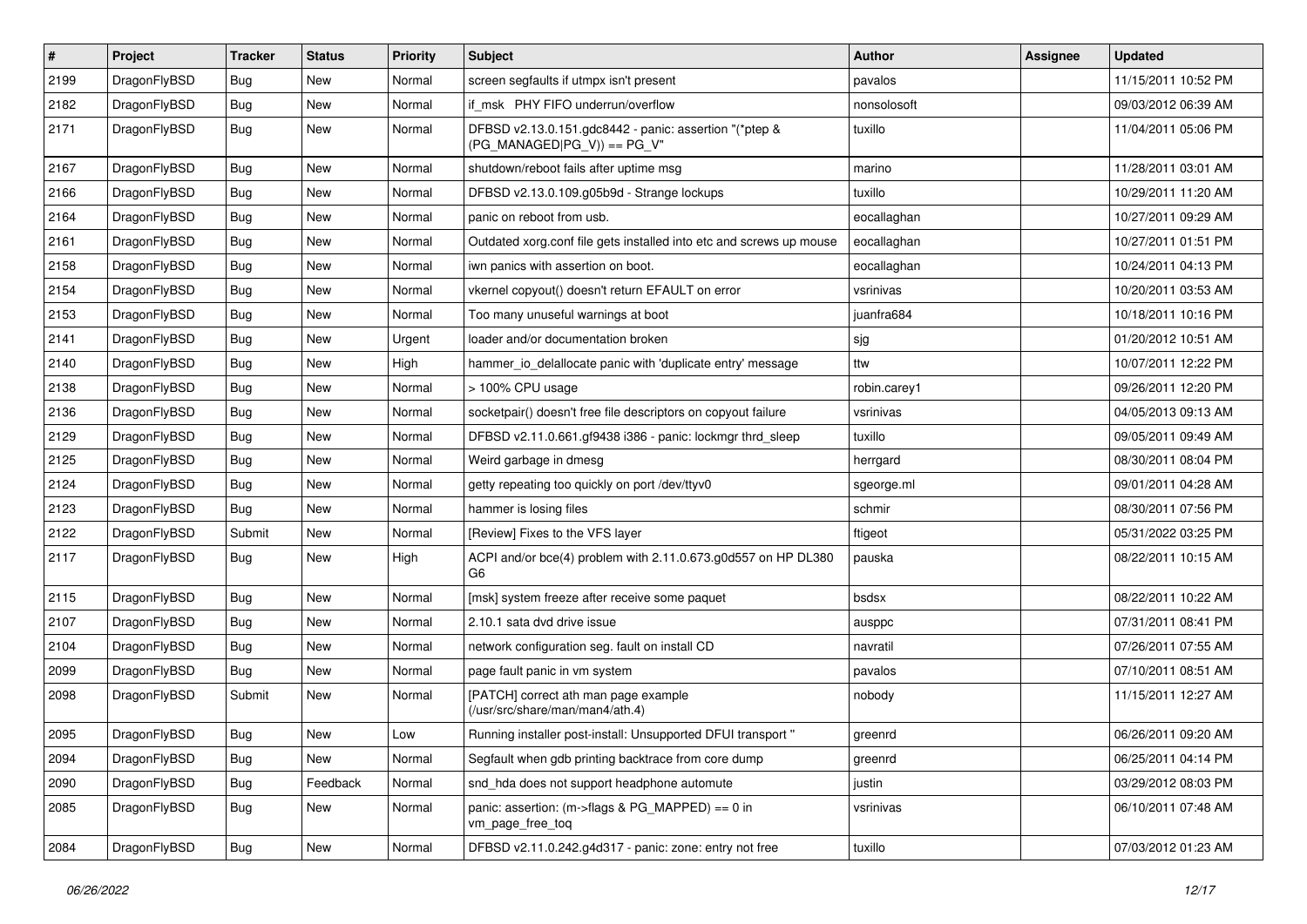| $\vert$ # | <b>Project</b> | <b>Tracker</b> | <b>Status</b> | <b>Priority</b> | <b>Subject</b>                                                                             | <b>Author</b>     | <b>Assignee</b> | <b>Updated</b>      |
|-----------|----------------|----------------|---------------|-----------------|--------------------------------------------------------------------------------------------|-------------------|-----------------|---------------------|
| 2082      | DragonFlyBSD   | Bug            | <b>New</b>    | Normal          | dfbsd 2.10.1 amd64 - mc port build error with 'bmake bin-install'                          | sun-doctor        |                 | 05/25/2011 07:18 PM |
| 2081      | DragonFlyBSD   | Bug            | Feedback      | Normal          | Panic on device "detach" / "failure"                                                       | vsrinivas         |                 | 02/29/2012 07:11 AM |
| 2080      | DragonFlyBSD   | <b>Bug</b>     | <b>New</b>    | Normal          | panic: lockmgr thrd sleep: called from interrupt, ipi, or hard code<br>section             | rumcic            |                 | 05/30/2011 05:06 PM |
| 2078      | DragonFlyBSD   | <b>Bug</b>     | New           | Normal          | DFBSD i386 v2.11.0.201.g3ed2f - Panic during installworld into a<br>vn0 device             | tuxillo           |                 | 05/19/2011 07:50 PM |
| 2077      | DragonFlyBSD   | <b>Bug</b>     | <b>New</b>    | Normal          | USB devices conflicting                                                                    | srussell          |                 | 05/17/2011 05:12 PM |
| 2075      | DragonFlyBSD   | Bug            | <b>New</b>    | Normal          | pflogd on x86 64                                                                           | fanch             |                 | 05/16/2011 04:04 PM |
| 2072      | DragonFlyBSD   | <b>Bug</b>     | <b>New</b>    | Normal          | Fatal trap 12: stopped at lwkt_send_ipiq3                                                  | rumcic            |                 | 05/17/2011 04:12 AM |
| 2071      | DragonFlyBSD   | Bug            | New           | High            | Panic on assertion: (int)(flg->seq - seq) > 0 in hammer_flusher_flush<br>after inode error | vsrinivas         |                 | 06/12/2011 07:59 AM |
| 2067      | DragonFlyBSD   | <b>Bug</b>     | <b>New</b>    | Normal          | sound/pcm: "play interrupt timeout, channel dead"                                          | matthiasr         |                 | 05/11/2021 03:55 AM |
| 2061      | DragonFlyBSD   | Bug            | <b>New</b>    | Normal          | USB keyboard boot panic                                                                    | sjg               |                 | 05/04/2012 12:20 AM |
| 2055      | DragonFlyBSD   | <b>Bug</b>     | <b>New</b>    | Normal          | ssh + IPV6 + bridge => connection freezes                                                  | steve             |                 | 04/24/2011 07:13 PM |
| 2052      | DragonFlyBSD   | Bug            | <b>New</b>    | Normal          | Kernel panic: CPU APIC ID out of range                                                     | Anonymous         |                 | 05/02/2011 11:06 AM |
| 2051      | DragonFlyBSD   | Bug            | <b>New</b>    | Normal          | No ipv6 lan route entry created on 2.10                                                    | ftigeot           |                 | 04/21/2011 10:37 AM |
| 2048      | DragonFlyBSD   | <b>Bug</b>     | <b>New</b>    | Normal          | panic: ffs sync: rofs mod                                                                  | pavalos           |                 | 04/12/2011 05:45 AM |
| 2045      | DragonFlyBSD   | <b>Bug</b>     | <b>New</b>    | Normal          | ral(4): Fatal trap 12: page fault while in kernel mode (two panics)                        | herrgard          |                 | 11/03/2011 05:34 PM |
| 2042      | DragonFlyBSD   | <b>Bug</b>     | <b>New</b>    | Normal          | kernel panic, when run boot0cfg                                                            | sepherosa         |                 | 05/31/2022 03:01 PM |
| 2020      | DragonFlyBSD   | Bug            | <b>New</b>    | Low             | Port brcm80211 driver from Linux to DragonFly BSD                                          | studer            |                 | 03/05/2011 10:54 PM |
| 2013      | DragonFlyBSD   | Bug            | In Progress   | Normal          | oversized DMA request loop                                                                 | josepht           |                 | 05/11/2021 04:06 AM |
| 2008      | DragonFlyBSD   | <b>Bug</b>     | <b>New</b>    | Normal          | lwkt setcpu remote: td->td flags 00800621 console flood                                    | pavalos           |                 | 03/06/2011 09:37 PM |
| 2004      | DragonFlyBSD   | <b>Bug</b>     | <b>New</b>    | Normal          | LWKT_WAIT_IPIQ panic                                                                       | steve             |                 | 03/08/2011 05:46 PM |
| 1990      | DragonFlyBSD   | <b>Bug</b>     | <b>New</b>    | Normal          | /mnt too large to mount                                                                    | peur.neu          |                 | 02/16/2011 11:24 PM |
| 1984      | DragonFlyBSD   | Bug            | <b>New</b>    | Normal          | hammer mount fails after crash - HAMMER: FIFO record bad head<br>signature                 | thomas.nikolajsen |                 | 03/08/2011 06:57 PM |
| 1982      | DragonFlyBSD   | Bug            | <b>New</b>    | Low             | There is no linuxulator on x86-64                                                          | herrgard          |                 | 05/31/2022 02:25 PM |
| 1975      | DragonFlyBSD   | <b>Bug</b>     | <b>New</b>    | Normal          | Applications seg fault in select() and poll()                                              | rumcic            |                 | 05/31/2022 02:58 PM |
| 1961      | DragonFlyBSD   | Bug            | <b>New</b>    | Normal          | Can't create dump from DDB                                                                 | shamaz            |                 | 01/29/2011 09:02 PM |
| 1959      | DragonFlyBSD   | <b>Bug</b>     | <b>New</b>    | Normal          | DFBSD v2.9.1.422.gc98f2 - Panic during boot - IPv6 and PF                                  | tuxillo           |                 | 01/13/2011 03:37 AM |
| 1951      | DragonFlyBSD   | Bug            | <b>New</b>    | Normal          | dma timeouts at phyaddr on a good hdd                                                      | peur.neu          |                 | 01/04/2011 07:12 AM |
| 1949      | DragonFlyBSD   | Bug            | New           | Normal          | iwn panic                                                                                  | pavalos           |                 | 01/30/2011 03:21 AM |
| 1947      | DragonFlyBSD   | Bug            | <b>New</b>    | Low             | GA-880GM-UD2H (rev. 1.3) AHCI fails to detect disks at the end of<br>the RAID controller   | eocallaghan       |                 | 11/27/2021 08:46 AM |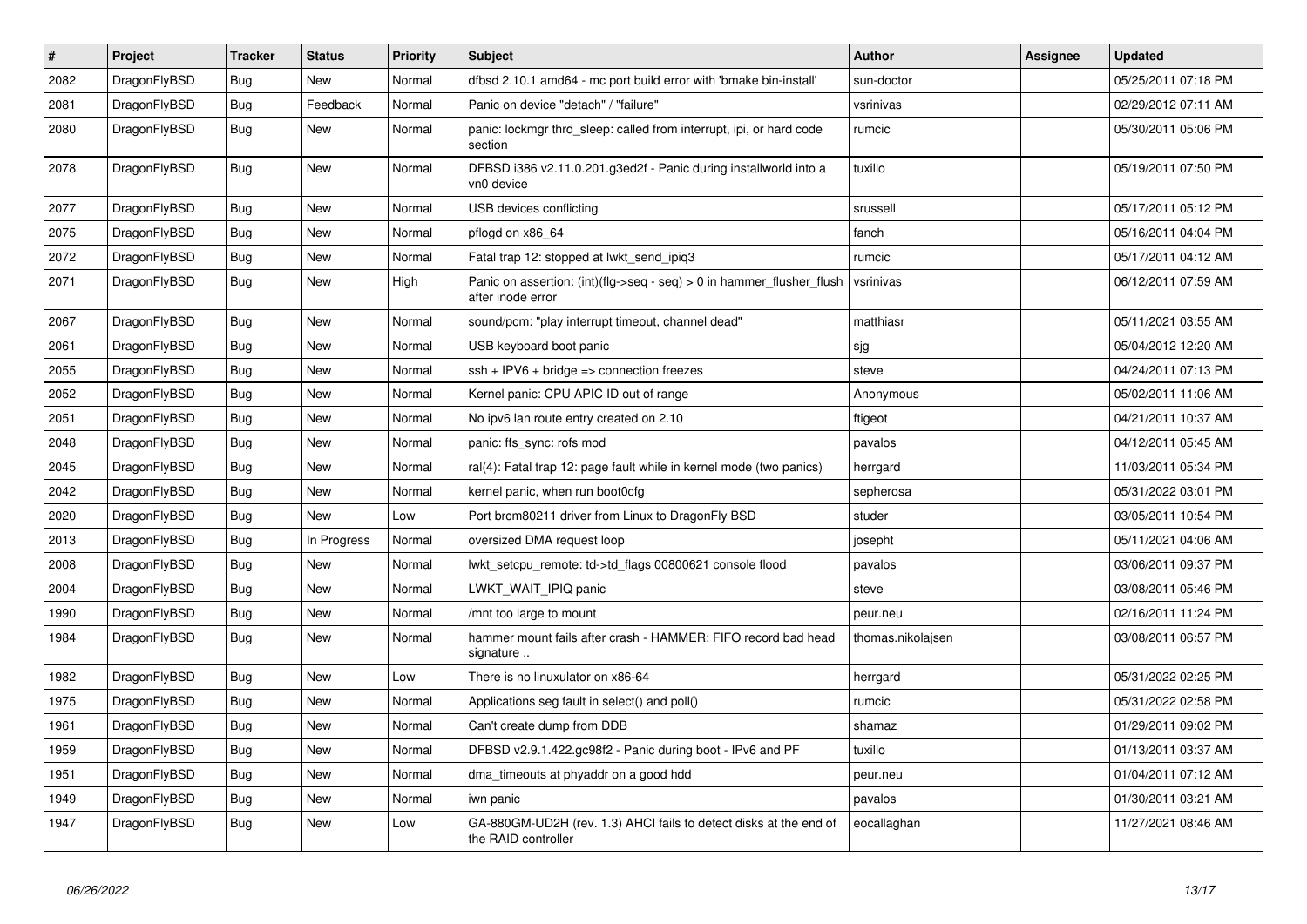| $\vert$ # | Project      | Tracker    | <b>Status</b> | <b>Priority</b> | <b>Subject</b>                                                                                                                                                                                    | <b>Author</b>      | Assignee | <b>Updated</b>      |
|-----------|--------------|------------|---------------|-----------------|---------------------------------------------------------------------------------------------------------------------------------------------------------------------------------------------------|--------------------|----------|---------------------|
| 1944      | DragonFlyBSD | <b>Bug</b> | <b>New</b>    | Normal          | panic: backing object 0xdea7b258 was somehow re-referenced<br>during collapse!                                                                                                                    | sepherosa          |          | 12/27/2010 02:06 AM |
| 1943      | DragonFlyBSD | Bug        | New           | Normal          | hammer assertion panic                                                                                                                                                                            | peter              |          | 12/27/2010 12:45 AM |
| 1942      | DragonFlyBSD | <b>Bug</b> | <b>New</b>    | Normal          | locking against myself in getcacheblk()?                                                                                                                                                          | qhwt.dfly          |          | 05/31/2022 02:15 PM |
| 1941      | DragonFlyBSD | Bug        | <b>New</b>    | Normal          | wlan config crash                                                                                                                                                                                 | abandon.every.hope |          | 12/24/2010 07:54 PM |
| 1939      | DragonFlyBSD | <b>Bug</b> | <b>New</b>    | Normal          | Panic on nightly build and stress test box                                                                                                                                                        | lentferj           |          | 12/18/2010 08:41 AM |
| 1935      | DragonFlyBSD | Bug        | <b>New</b>    | Normal          | mouse does not work after switching between x and console                                                                                                                                         | shamaz             |          | 12/13/2010 10:06 AM |
| 1923      | DragonFlyBSD | <b>Bug</b> | <b>New</b>    | Normal          | Abysmal NFS performance with IPv6                                                                                                                                                                 | ftigeot            |          | 12/05/2010 09:34 PM |
| 1920      | DragonFlyBSD | Bug        | <b>New</b>    | High            | system hangs                                                                                                                                                                                      | zhtw               |          | 11/22/2010 08:59 AM |
| 1917      | DragonFlyBSD | <b>Bug</b> | <b>New</b>    | Normal          | panic: assertion: (RB_EMPTY(&ip->rec_tree) && (ip->flags &<br>HAMMER INODE XDIRTY) == 0)    (!RB EMPTY(&ip->rec tree)<br>&& (ip->flags & HAMMER INODE XDIRTY) != 0) in<br>hammer_flush_inode_done | qhwt.dfly          |          | 11/24/2010 03:23 AM |
| 1916      | DragonFlyBSD | <b>Bug</b> | <b>New</b>    | Normal          | Constant crashes on x86 64 with UFS                                                                                                                                                               | lentferi           |          | 11/21/2010 07:40 PM |
| 1913      | DragonFlyBSD | <b>Bug</b> | New           | Normal          | panic: assertion: ip->flush state != HAMMER FST FLUSH in<br>hammer flush inode core                                                                                                               | swildner           |          | 11/20/2010 05:27 PM |
| 1907      | DragonFlyBSD | <b>Bug</b> | <b>New</b>    | Normal          | Hammer crash in hammer flusher flush()                                                                                                                                                            | swildner           |          | 11/11/2010 05:07 AM |
| 1899      | DragonFlyBSD | Bug        | New           | Normal          | Keyboard doesn't work                                                                                                                                                                             | fransm             |          | 05/15/2022 03:32 PM |
| 1884      | DragonFlyBSD | <b>Bug</b> | <b>New</b>    | Normal          | System completely freezes while listening music (devbuf: malloc<br>limit exceeded)                                                                                                                | shamaz             |          | 01/24/2011 05:00 PM |
| 1882      | DragonFlyBSD | <b>Bug</b> | <b>New</b>    | Low             | Idea for handling new USB vendor/device codes                                                                                                                                                     | bmk                |          | 10/20/2010 12:15 PM |
| 1877      | DragonFlyBSD | Bug        | <b>New</b>    | Normal          | Freeze during 1st hammer cleanup after new install                                                                                                                                                | elekktretterr      |          | 05/15/2022 11:43 AM |
| 1874      | DragonFlyBSD | <b>Bug</b> | <b>New</b>    | Normal          | mpd listening on all IPs, accepting only on one                                                                                                                                                   | rumcic             |          | 05/08/2011 01:01 PM |
| 1873      | DragonFlyBSD | Bug        | <b>New</b>    | Normal          | Panic upon usb mouse detach and reattaching                                                                                                                                                       | rumcic             |          | 02/01/2011 09:53 AM |
| 1867      | DragonFlyBSD | Bug        | <b>New</b>    | Normal          | it(4) motherboard and fan problems                                                                                                                                                                | tuxillo            |          | 07/08/2011 10:48 AM |
| 1861      | DragonFlyBSD | <b>Bug</b> | New           | Normal          | panic via kprintf (lockmgr called in a hard section)                                                                                                                                              | vsrinivas          |          | 10/11/2010 12:56 AM |
| 1860      | DragonFlyBSD | Bug        | Feedback      | Normal          | Panic while creating UFS fs on vn(4) for initrd                                                                                                                                                   | matthias           |          | 02/29/2012 07:16 AM |
| 1850      | DragonFlyBSD | <b>Bug</b> | <b>New</b>    | Normal          | volume-add on hammer root fs panic                                                                                                                                                                | Johannes.Hofmann   |          | 04/18/2019 04:27 AM |
| 1836      | DragonFlyBSD | Bug        | <b>New</b>    | Normal          | Incorrect TCP checksum show up in tcpdump                                                                                                                                                         | robgar1            |          | 05/15/2022 11:22 AM |
| 1826      | DragonFlyBSD | <b>Bug</b> | <b>New</b>    | Normal          | panic during boot: assertion so->so_port  in tcp_input                                                                                                                                            | ftigeot            |          | 05/15/2022 11:05 AM |
| 1824      | DragonFlyBSD | Bug        | Feedback      | Normal          | kernel panic, x86, 2.7.3.859.ge5104                                                                                                                                                               | akirchhoff135014   |          | 03/10/2013 07:49 AM |
| 1818      | DragonFlyBSD | <b>Bug</b> | <b>New</b>    | Normal          | panic: Bad tailq NEXT (kqueue issue ?)                                                                                                                                                            | ftigeot            |          | 05/15/2022 11:40 AM |
| 1786      | DragonFlyBSD | Bug        | New           | Normal          | Calling NULL function pointer initiates panic loop                                                                                                                                                | sjg                |          | 10/11/2010 05:28 PM |
| 1774      | DragonFlyBSD | <b>Bug</b> | <b>New</b>    | Normal          | New IP header cleanup branch available for testing                                                                                                                                                | dillon             |          | 05/15/2022 10:59 AM |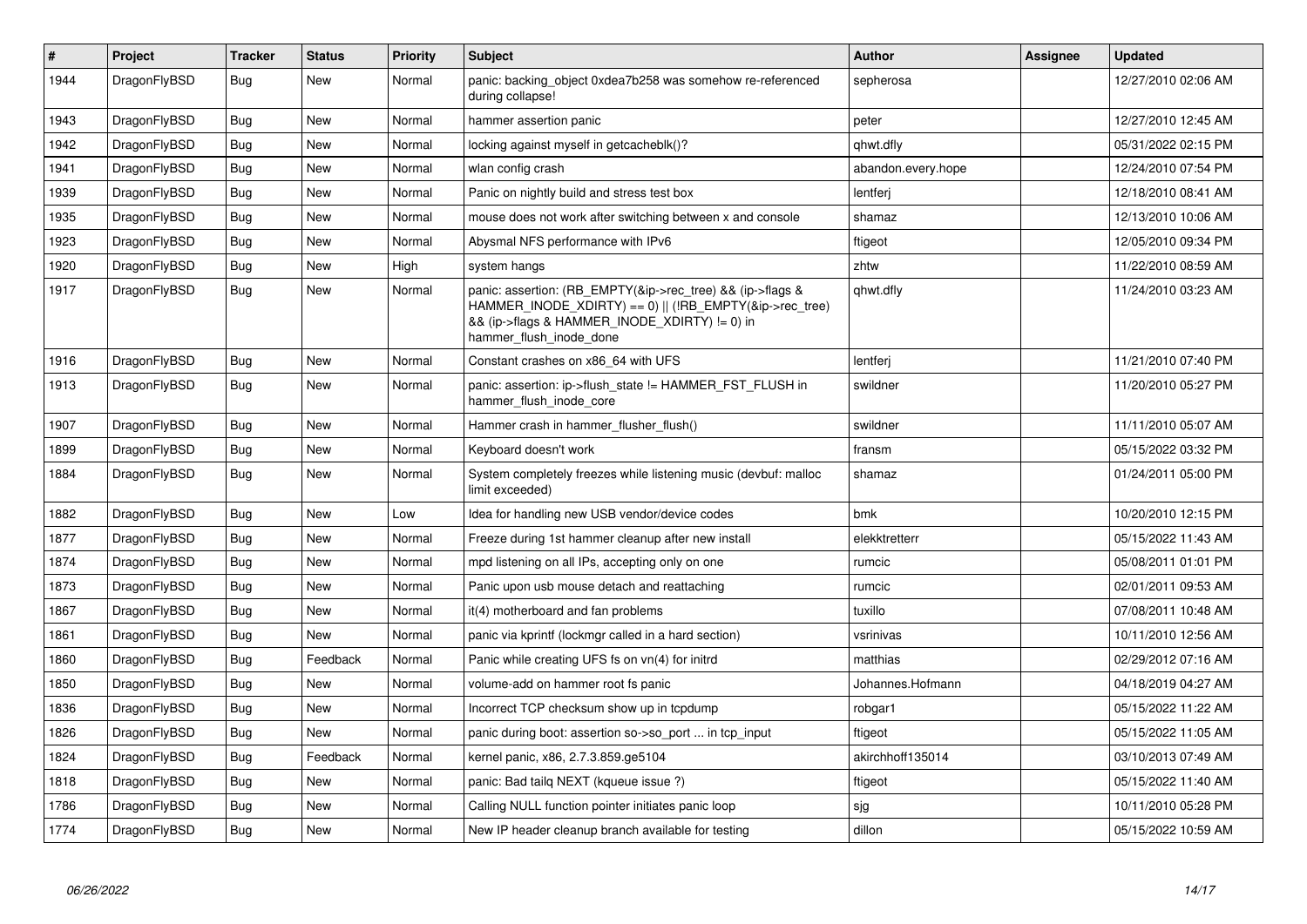| $\pmb{\#}$ | Project      | <b>Tracker</b> | <b>Status</b> | <b>Priority</b> | <b>Subject</b>                                                                                  | Author        | Assignee | <b>Updated</b>      |
|------------|--------------|----------------|---------------|-----------------|-------------------------------------------------------------------------------------------------|---------------|----------|---------------------|
| 1749       | DragonFlyBSD | Bug            | In Progress   | Normal          | HAMMER fsstress panic in hammer_flush_inode_core<br>'ip->flush_state != HAMMER_FST_FLUSH'       | vsrinivas     |          | 05/11/2021 04:06 AM |
| 1745       | DragonFlyBSD | <b>Bug</b>     | Feedback      | Normal          | kmalloc panic                                                                                   | josepht       |          | 05/11/2021 04:05 AM |
| 1744       | DragonFlyBSD | Bug            | In Progress   | Normal          | HAMMER fsstress panic in hammer_setup_child_callback                                            | vsrinivas     |          | 05/11/2021 04:05 AM |
| 1727       | DragonFlyBSD | <b>Bug</b>     | Feedback      | Normal          | CD boot panic (2.6.1) (usb?)                                                                    | kiril         |          | 05/15/2022 05:10 AM |
| 1718       | DragonFlyBSD | <b>Bug</b>     | Feedback      | Normal          | IDE disk drive not detected by x86_64 2.6.1 Live CD                                             | bcox          |          | 11/27/2021 08:25 AM |
| 1717       | DragonFlyBSD | Bug            | Feedback      | Normal          | HAMMER panic in hammer_cursor_down()                                                            | josepht1      |          | 05/11/2021 04:05 AM |
| 1695       | DragonFlyBSD | <b>Bug</b>     | New           | Normal          | NFS-related system breakdown                                                                    | Anonymous     |          | 04/10/2014 12:35 AM |
| 1672       | DragonFlyBSD | <b>Bug</b>     | Feedback      | Normal          | panic (trap 12) around btree_search() in 2.4.1-RELEASE                                          | floid         |          | 01/19/2015 03:36 AM |
| 1669       | DragonFlyBSD | <b>Bug</b>     | In Progress   | Normal          | Drive wont open using button                                                                    | elekktretterr |          | 02/29/2012 12:05 PM |
| 1668       | DragonFlyBSD | <b>Bug</b>     | Feedback      | Normal          | Power button not working                                                                        | elekktretterr |          | 03/10/2013 06:22 AM |
| 1661       | DragonFlyBSD | Bug            | In Progress   | Normal          | panic on password entry mount smb filesystem                                                    | vsrinivas     |          | 11/27/2021 08:29 AM |
| 1634       | DragonFlyBSD | <b>Bug</b>     | New           | Normal          | panic: spin_lock: 0xe4ad1320, indefinitive wait!                                                | elekktretterr |          | 01/19/2015 03:21 AM |
| 1618       | DragonFlyBSD | Bug            | Feedback      | Normal          | collision for 'struct pmap' when using RPC and <sys user.h=""></sys>                            | carenas       |          | 05/11/2021 04:05 AM |
| 1613       | DragonFlyBSD | <b>Bug</b>     | Feedback      | Normal          | USB Keyboard not working on master                                                              | elekktretterr |          | 05/11/2021 04:05 AM |
| 1594       | DragonFlyBSD | <b>Bug</b>     | New           | Normal          | Kernel panic during boot from Live CD on Dell E6400                                             | bodie         |          | 05/11/2021 03:54 AM |
| 1592       | DragonFlyBSD | Bug            | Feedback      | Normal          | AcpiOSUnmapMemory: Warning, deallocation did not track<br>allocation.                           | eocallaghan   |          | 06/02/2014 07:45 AM |
| 1591       | DragonFlyBSD | Bug            | Feedback      | Normal          | Lenovo X301 hangs with AHCI Driver CMD TIMEOUT<br>STS=d0 <bsy></bsy>                            | eocallaghan   |          | 05/11/2021 04:05 AM |
| 1580       | DragonFlyBSD | <b>Bug</b>     | Feedback      | Normal          | Panic (Fatal trap 12: page fault while in kernel mode) while playing<br>with pf and netif names | rumcic        |          | 12/21/2018 01:21 AM |
| 1577       | DragonFlyBSD | <b>Bug</b>     | Feedback      | Normal          | panic: assertion: leaf->base.obj_id == ip->obj_id in<br>hammer_ip_delete_range                  | qhwt+dfly     |          | 05/11/2021 04:01 AM |
| 1563       | DragonFlyBSD | Bug            | Feedback      | Normal          | reset(1) doesn't reset terminal to the defaults                                                 | hasso         |          | 03/10/2013 04:17 AM |
| 1560       | DragonFlyBSD | <b>Bug</b>     | Feedback      | Normal          | Unable to modify partition table on ThinkPad T61p during install                                | rehsack       |          | 01/15/2015 08:57 AM |
| 1559       | DragonFlyBSD | <b>Bug</b>     | New           | Normal          | kernel trap                                                                                     | phma          |          | 11/27/2021 08:43 AM |
| 1525       | DragonFlyBSD | Bug            | <b>New</b>    | Normal          | boehm-gc problems                                                                               | hasso         |          | 10/13/2012 07:13 PM |
| 1521       | DragonFlyBSD | <b>Bug</b>     | Feedback      | Normal          | amd64 2.4 livecd won't mount root at boot                                                       | bolapara      |          | 01/28/2018 03:45 AM |
| 1502       | DragonFlyBSD | Bug            | In Progress   | Normal          | Lock while deleting files from nohistory HAMMER directories                                     | nasso         |          | 03/10/2013 04:28 AM |
| 1489       | DragonFlyBSD | <b>Bug</b>     | Feedback      | Normal          | panic: ufs_dirbad: bad dir                                                                      | rumcic        |          | 03/10/2013 04:34 AM |
| 1486       | DragonFlyBSD | <b>Bug</b>     | Feedback      | Normal          | Interrupt storm related to SATA DVD device                                                      | hasso         |          | 05/11/2021 04:01 AM |
| 1481       | DragonFlyBSD | Bug            | Feedback      | Normal          | panic: assertion: kva_p(buf) in soopt_from_kbuf (after ipfw pipe<br>show, 2.2.1-R)              | combiner      |          | 05/11/2021 04:01 AM |
| 1463       | DragonFlyBSD | Bug            | New           | Normal          | Mountroot before drives are initialized                                                         | elekktretterr |          | 12/07/2010 01:30 PM |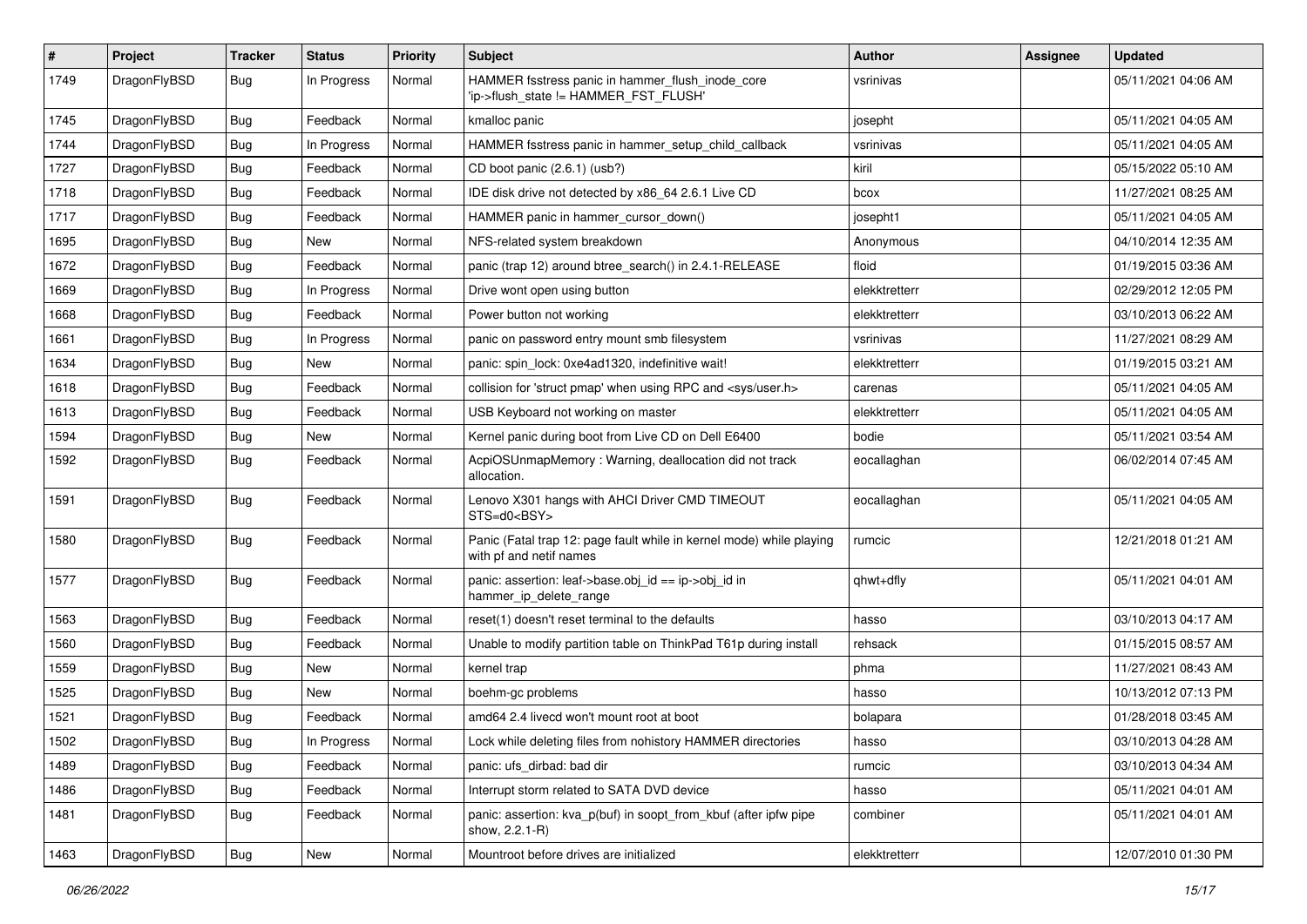| #    | Project      | <b>Tracker</b> | <b>Status</b> | <b>Priority</b> | Subject                                                                                                                                                   | Author             | <b>Assignee</b> | <b>Updated</b>      |
|------|--------------|----------------|---------------|-----------------|-----------------------------------------------------------------------------------------------------------------------------------------------------------|--------------------|-----------------|---------------------|
| 1456 | DragonFlyBSD | Bug            | Feedback      | Normal          | Microsoft wireless desktop problems                                                                                                                       | elekktretterr      |                 | 01/15/2015 08:34 AM |
| 1454 | DragonFlyBSD | <b>Bug</b>     | Feedback      | Normal          | Unable to boot from external USB DVD drive                                                                                                                | elekktretterr      |                 | 05/11/2021 04:01 AM |
| 1448 | DragonFlyBSD | <b>Bug</b>     | Feedback      | Normal          | panic: assertion: _tp->tt_msg->tt_cpuid == mycpuid in<br>tcp_callout_active tcp_output tcp_usr_send netmsg_pru_send<br>netmsg_service tcpmsg_service_loop | dillon             |                 | 05/11/2021 04:00 AM |
| 1429 | DragonFlyBSD | <b>Bug</b>     | Feedback      | Normal          | vkernel bug - "mfree: m->m_nextpkt != NULL"                                                                                                               | dillon             |                 | 05/11/2021 04:00 AM |
| 1398 | DragonFlyBSD | Submit         | In Progress   | Normal          | hdestroy(3) restricts hash key to point to malloc'ed space                                                                                                | Anonymous          |                 | 08/20/2021 04:06 PM |
| 1387 | DragonFlyBSD | <b>Bug</b>     | Feedback      | Normal          | zero-size malloc and ps: kvm getprocs: Bad address                                                                                                        | ghwt+dfly          |                 | 05/11/2021 04:00 AM |
| 1368 | DragonFlyBSD | <b>Bug</b>     | In Progress   | Normal          | suspend signal race?                                                                                                                                      | qhwt+dfly          |                 | 05/11/2021 03:51 AM |
| 1336 | DragonFlyBSD | <b>Bug</b>     | In Progress   | Normal          | Still looking for reports of missed directory entries w/ HAMMER                                                                                           | dillon             |                 | 05/11/2021 04:00 AM |
| 1332 | DragonFlyBSD | <b>Bug</b>     | Feedback      | Normal          | DFBSD 2.2 - Booting usbcdrom/usbsticks on thinkpad hangs on<br>"BTX Halted"                                                                               | tuxillo            |                 | 05/11/2021 04:00 AM |
| 1330 | DragonFlyBSD | Bug            | Feedback      | Normal          | Hammer, usb disk, SYNCHRONIZE CACHE failure                                                                                                               | josepht            |                 | 06/02/2014 04:56 AM |
| 1313 | DragonFlyBSD | <b>Bug</b>     | New           | Low             | Signal code in kernel needs major overhaul (signal queues,<br>si_code, si_addr)                                                                           | hasso              |                 | 05/11/2021 04:00 AM |
| 1307 | DragonFlyBSD | Bug            | In Progress   | Normal          | hammer tid -2 shows unexpected result                                                                                                                     | corecode           |                 | 10/18/2016 05:29 PM |
| 1282 | DragonFlyBSD | <b>Bug</b>     | Feedback      | Normal          | panic (trap 12) when booting SMP kernel on Atom 330 (dual core)                                                                                           | tomaz.borstnar     |                 | 05/11/2021 04:00 AM |
| 1250 | DragonFlyBSD | <b>Bug</b>     | Feedback      | Normal          | Panic upon plugging an USB flash drive into the machine                                                                                                   | rumcic             |                 | 03/10/2013 05:17 AM |
| 1249 | DragonFlyBSD | <b>Bug</b>     | Feedback      | Normal          | panic: ffs vfree: freeing free inode                                                                                                                      | rumcic             |                 | 03/10/2013 05:13 AM |
| 1246 | DragonFlyBSD | Bug            | New           | Normal          | bad resolution (monitor desync) with livedvd                                                                                                              | Przem0l            |                 | 02/18/2014 06:29 AM |
| 1218 | DragonFlyBSD | <b>Bug</b>     | In Progress   | Normal          | panic: assertion: $error == 0$ in hammer start transaction                                                                                                | rumcic             |                 | 05/11/2021 04:00 AM |
| 1194 | DragonFlyBSD | Bug            | New           | Normal          | SCSI errors while trying to copy photos from my camera                                                                                                    | elekktretterr      |                 | 01/14/2015 04:39 PM |
| 1193 | DragonFlyBSD | <b>Bug</b>     | <b>New</b>    | Normal          | kernel doesn't recognize cdrom drive                                                                                                                      | nonsolosoft        |                 | 01/25/2014 09:11 PM |
| 1192 | DragonFlyBSD | Submit         | New           | Normal          | KKASSERTs in sys/kern/uipc_{msg,socket}.c are too strict                                                                                                  | rumcic             |                 | 05/11/2021 04:07 AM |
| 1185 | DragonFlyBSD | Bug            | New           | High            | need a tool to merge changes into /etc                                                                                                                    | wa1ter             |                 | 02/18/2014 06:02 AM |
| 1181 | DragonFlyBSD | <b>Bug</b>     | In Progress   | Normal          | ACX111 panic                                                                                                                                              | elekktretterr      |                 | 05/11/2021 04:00 AM |
| 1148 | DragonFlyBSD | <b>Bug</b>     | In Progress   | Low             | BCM4311 wireless network adapter detected but not functional                                                                                              | archimedes.gaviola |                 | 05/11/2021 04:00 AM |
| 1144 | DragonFlyBSD | <b>Bug</b>     | Feedback      | Normal          | Incorrect clock under KVM                                                                                                                                 | msylvan            |                 | 03/09/2013 01:17 PM |
| 1101 | DragonFlyBSD | <b>Bug</b>     | Feedback      | Normal          | ohci related panic                                                                                                                                        | polachok           |                 | 05/11/2021 04:00 AM |
| 989  | DragonFlyBSD | <b>Bug</b>     | New           | Normal          | installer/fdisk trouble with wrapped values                                                                                                               | Discodestroyer     |                 | 02/18/2014 06:27 AM |
| 979  | DragonFlyBSD | Bug            | Feedback      | Normal          | Failure-prone USB mass storage (SB600? msdosfs? CAM?)                                                                                                     | floid              |                 | 01/15/2015 08:38 AM |
| 884  | DragonFlyBSD | <b>Bug</b>     | In Progress   | High            | Performance/memory problems under filesystem IO load                                                                                                      | hasso              |                 | 05/11/2021 03:50 AM |
| 846  | DragonFlyBSD | <b>Bug</b>     | Feedback      | Normal          | USB bugs:usb mouse can't used!                                                                                                                            | frankning          |                 | 01/15/2015 08:36 AM |
| 806  | DragonFlyBSD | <b>Bug</b>     | Feedback      | Normal          | boot error on MacBook                                                                                                                                     | tralamazza         |                 | 06/04/2022 05:28 AM |